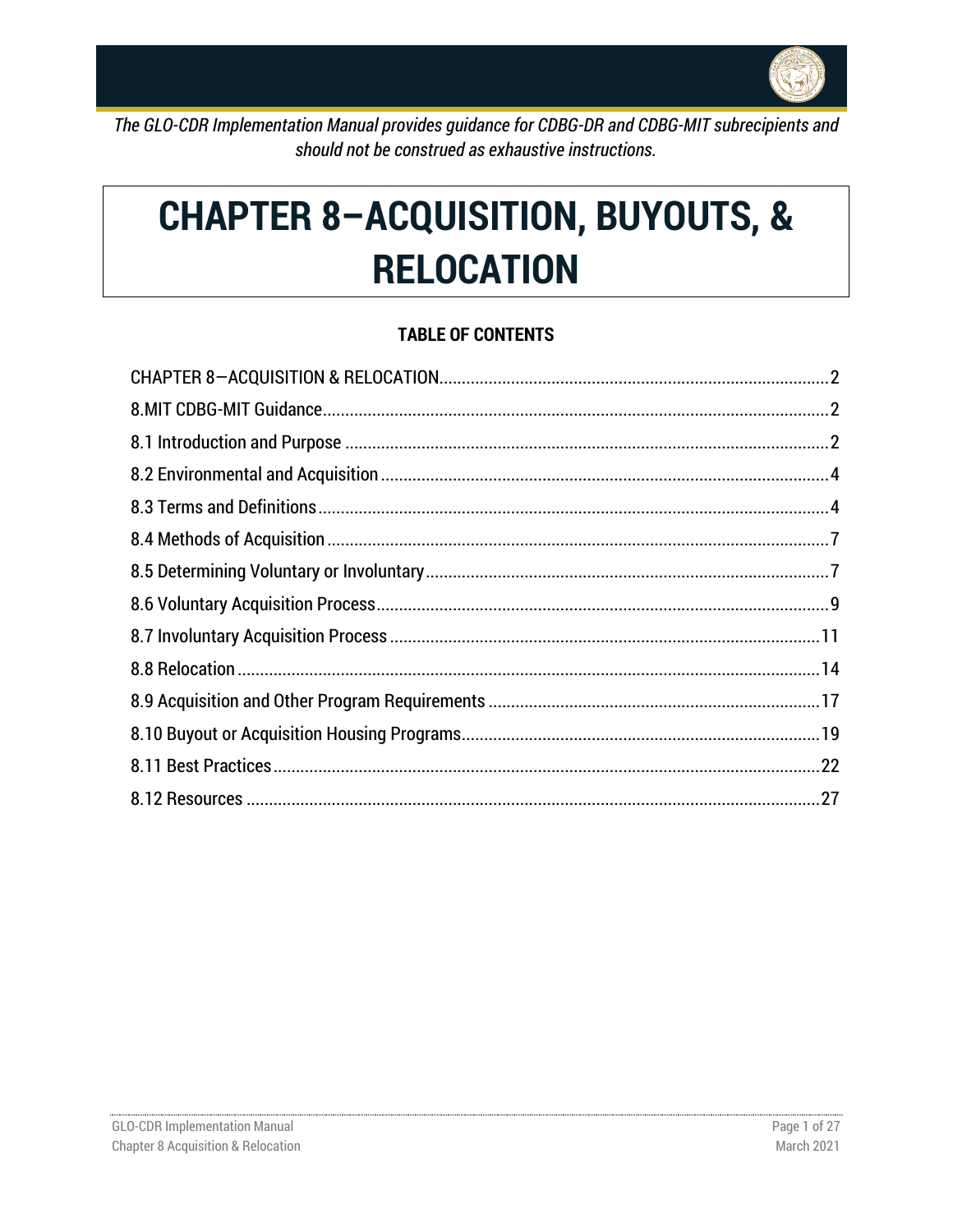## <span id="page-1-0"></span>**CHAPTER 8—ACQUISITION & RELOCATION**

## <span id="page-1-1"></span>**8.MIT CDBG-MIT Guidance**

CDBG-MIT provides funding for communities to implement acquisition and relocation activities that remove properties from flood prone areas. These activities support hazard mitigation, further floodplain management goals, and foster resiliency by funding buyout and relocation programs that remove homeowners from a floodplain. Vulnerability to future flood damage and injury may be substantially mitigated by removing homes from a disaster-prone floodplain. The land acquired through a buyout program must either revert to a natural floodplain, be converted into a water retention area, be retained as green space for recreational purposes, or become a component of an ecosystem restoration or wetlands management system. The buyout and relocation activity serves multiple objectives and provides a resilient alternative to elevating and rebuilding within a floodplain, reducing repetitive loss and lowering risk to human health and safety. Additionally, buyouts conducted in a timely manner relieve homeowners from investing in costly repairs in properties that they then may not want to sell.

### <span id="page-1-2"></span>**8.1 Introduction and Purpose**

CDBG-DR funded projects are subject to both the acquisition and relocation requirements of the Uniform Relocation Assistance and Real [Property Acquisition Policies Act of 1970, 42 U.S.C. § 4601](http://uscode.house.gov/view.xhtml?path=/prelim@title42/chapter61&edition=prelim)  *[et seq](http://uscode.house.gov/view.xhtml?path=/prelim@title42/chapter61&edition=prelim)*[.](http://uscode.house.gov/view.xhtml?path=/prelim@title42/chapter61&edition=prelim) (the "URA"), and the federal regulations found in 49 C.F.R. Part 24 (see also section 104(d) of the Housing and Community Development Act of 1974 and implementing rules at 24 CFR Part 42 regarding relocation assistance policies for HUD funded programs). The URA provides for uniform and equitable treatment of persons displaced from their homes, businesses, or farms as a result of acquisition, rehabilitation, or demolition of real property for any phase of a federal or federally funded project. The URA also establishes equitable land acquisition policies. See GLO Regulatory Information—URA in [Resources](#page-26-0)—Resource 8.1 for additional information.

Acquisition is typically associated with another eligible activity where the end use of the acquired property meets a CDBG National Objective. A subrecipient may also create housing Buyout or Acquisition Programs. A Buyout Program ("Buyouts"), encompasses the purchase of eligible properties within a floodway, floodplain, or designated Disaster Risk Reduction Area ("DRRA"). Once a property is acquired, it is then converted in perpetuity to green space, wetland management, or flood plain management. An Acquisition Program ("Acquisitions"), includes the acquisition of eligible disaster-damaged properties to ultimately be used to satisfy a HUD national objective. In short, a Buyout Program focuses on removing development from harm's way by making it permanent green space and not subject to development or other uses inconsistent with green space.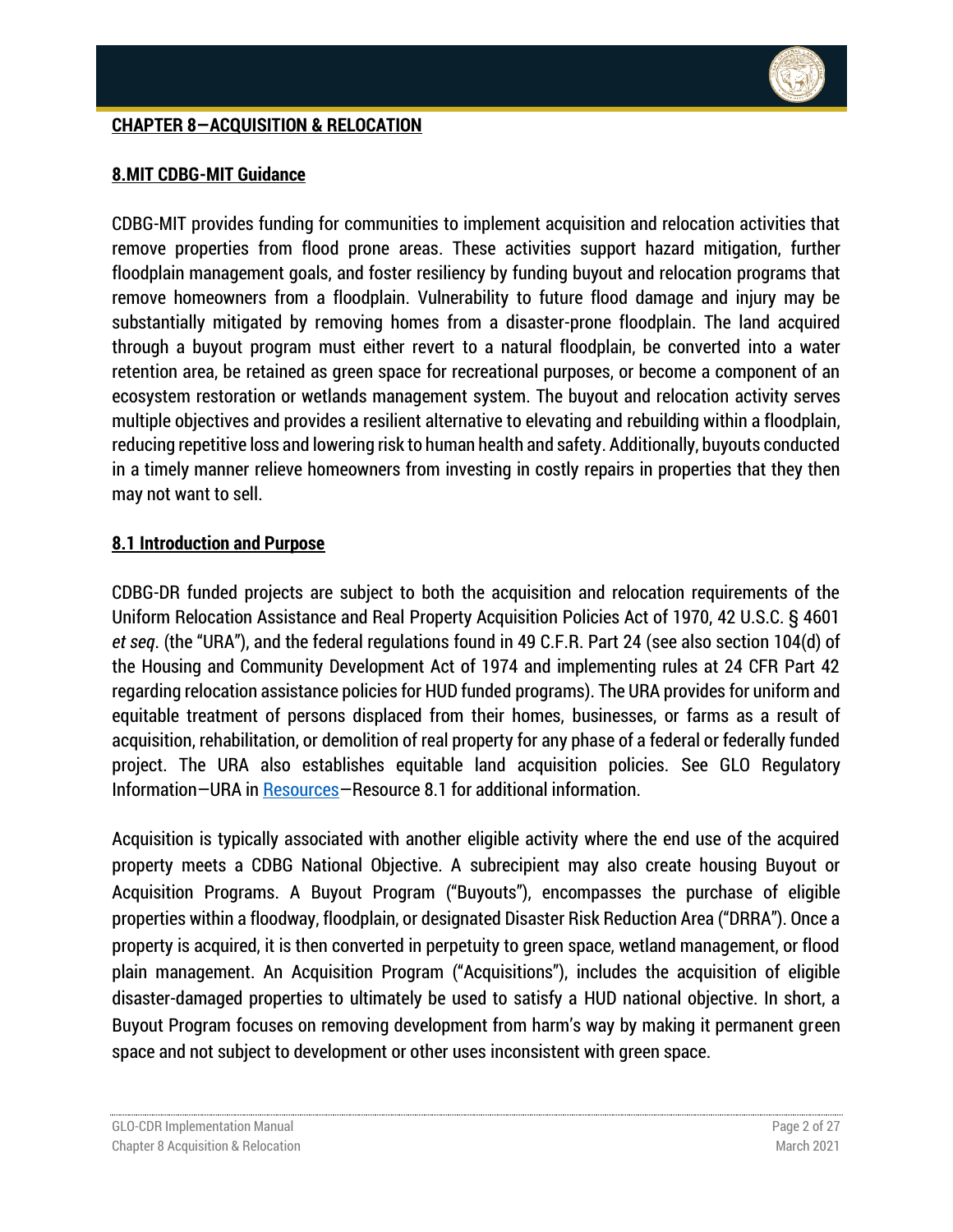

A subrecipient choosing to administer a Buyout or Acquisition Program shall create Housing Guidelines using the GLO-CDR's Buyout and Acquisition Guidelines Checklist posted on the GLO-CDR website and submit them for GLO-CDR approval. A link to the checklist is available in [Resources](#page-26-0)-Resource 8.2 at the end of this chapter. All guidelines must be available locally for a thirty-day comment period and may be a benchmark in the subrecipient contract.

Relocation requirements of the URA are discussed in the Relocation Guidelines available on the HUD website (see [Resources](#page-26-0)–Resource 8.3).

Additionally, HUD's Allocations, Common Application, Waivers, and Alternative Requirements for 2017 Disaster Community Development Block Grant Disaster Recovery Grantees, 83 FR 5844 (February 9, 2018), for Harvey Grants can be found at the end of this chapter.

The purpose of the URA is:

- To ensure owners of real property acquired for federal and federally assisted projects are treated fairly and consistently, to encourage and expedite acquisition by agreements with such owners, to minimize litigation and relieve congestion in the courts, and to promote public confidence in federal and federally-assisted land acquisition programs;
- To ensure persons displaced as a direct result of federal or federally assisted projects are treated fairly, consistently, and equitably and do not suffer disproportionate injuries as a result of projects that benefit the public; and
- To ensure acquiring/condemning authorities implement these regulations in an efficient and cost-effective manner.

The URA is triggered when real property acquisition related a CDBG-DR project is contemplated or persons are to be displaced as a direct result of acquisition, demolition, and rehabilitation at any phase of a federally funded project.

## *General Requirements*

HUD Handbook 1378 provides thorough guidance on real property acquisition under the URA. If there are questions whether any of the following apply to a specific situation, please consult your GLO Grant Manager.

Acquisition rules apply any time an acquiring entity:

- Undertakes the purchase of property directly;
- Provides a nonprofit or for-profit entity with funds to purchase the property;
- Hires an agent or consultant to act on its behalf in acquisition;
- Undertakes acquisition on or after a CDBG-DR A application submission date unless the acquiring entity demonstrates that the acquisition was unrelated to the proposed activity; or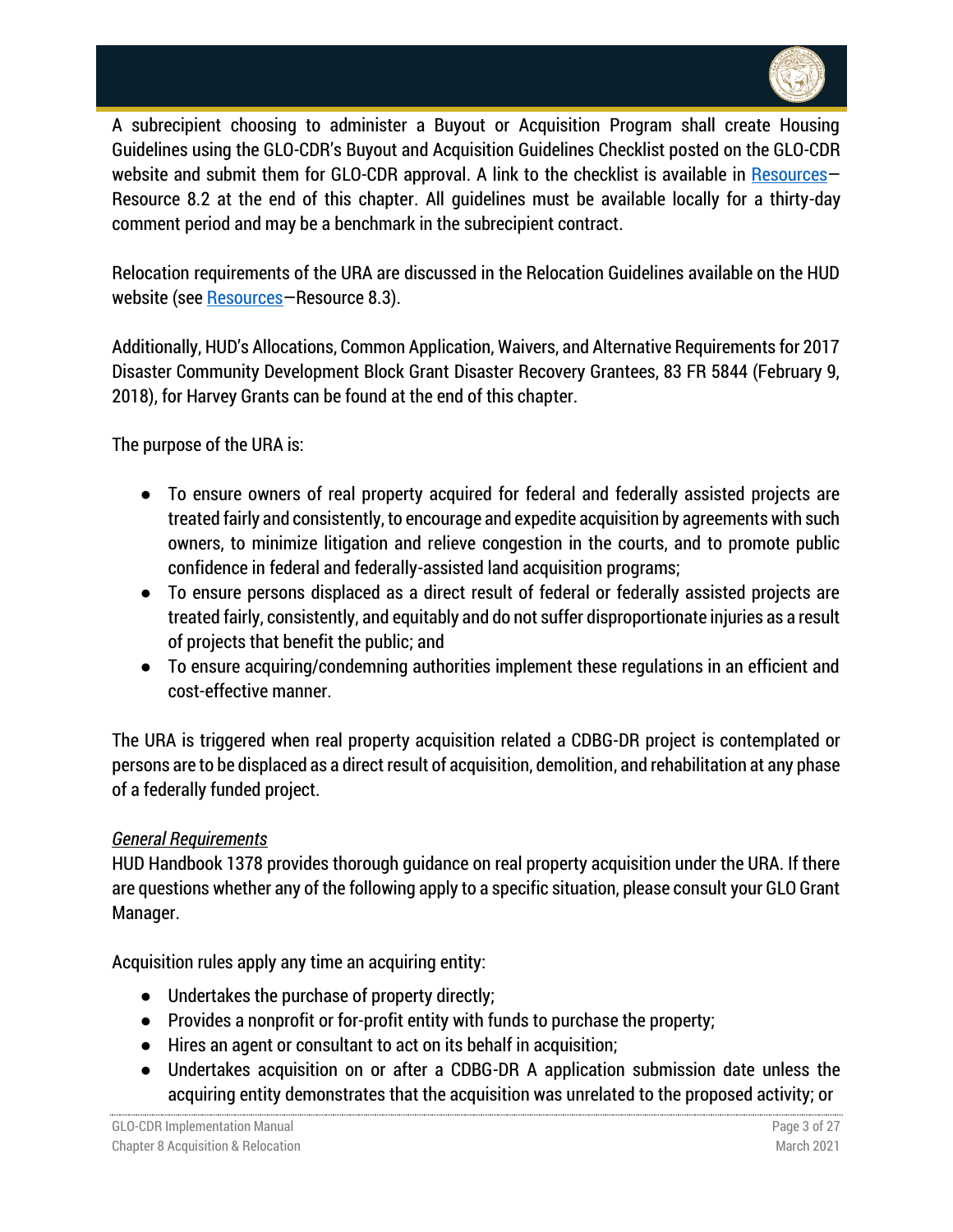

● Undertakes an acquisition before the application submission date and the acquisition were intended to support a subsequent CDBG-DR activity.

Property owners must be properly informed of their rights, as required by law, and the acquiring entity must document compliance with the laws and regulations. Each property owner is entitled to the payment of just compensation for their property, even if they are a direct beneficiary of the project. Before requiring the property owner to surrender possession of the real property, the acquiring entity must pay the agreed purchase price to the owner. An Acquisition Program allows for properties to be acquired—using the post disaster fair market value—and to be redeveloped in a resilient manner.

If the acquisition is only a portion of a property but would leave the owner with an uneconomic remnant of the property, the acquiring entity must offer to acquire the uneconomic remnant along with the portion of the property needed for the project.

# <span id="page-3-0"></span>**8.2 Environmental and Acquisition**

Executing a contract to purchase property for a CDBG-DR project before the environmental review is completed is considered a commitment of funds and a choice limiting action (24 CFR 58.22(a)) and must be avoided until after the environmental review process is completed and GLO-CDR has issued a release of funds. Any executed instrument, such as an easement document, which conveys an interest in property, whether purchased, leased, or donated, is also considered an activity limiting the choice of reasonable alternatives. There is one action that may be taken before the environmental release of funds that might conclude the acquisition once the environmental review process is completed: an option contract. This type of contract is a useful tool for subrecipient to obtain site control while allowing time to complete the environmental review.

HUD's regulations at 24 CFR 58.22(d) allow for an option contract agreement for any proposed project site prior to the completion of the environmental review when the following requirements are met:

- Option agreement specifically states it is subject to a determination by the recipient on the desirability of the property for the project as a result of the completion of the environmental review in accordance with 24 CFR Part 58; and
- Cost of the option is a nominal portion of the purchase price.

# <span id="page-3-1"></span>**8.3 Terms and Definitions**

## *Acquiring Entity / Acquiring Agency*

The term "acquiring entity" and "acquiring agency" are used interchangeably and refer to the entity (in most cases, the subrecipient) performing the acquisition or under whose authority the acquisition is performed. Ultimately, the subrecipient is responsible for ensuring compliance with all URA requirements. This does not prevent another entity such as a water supply corporation or third-party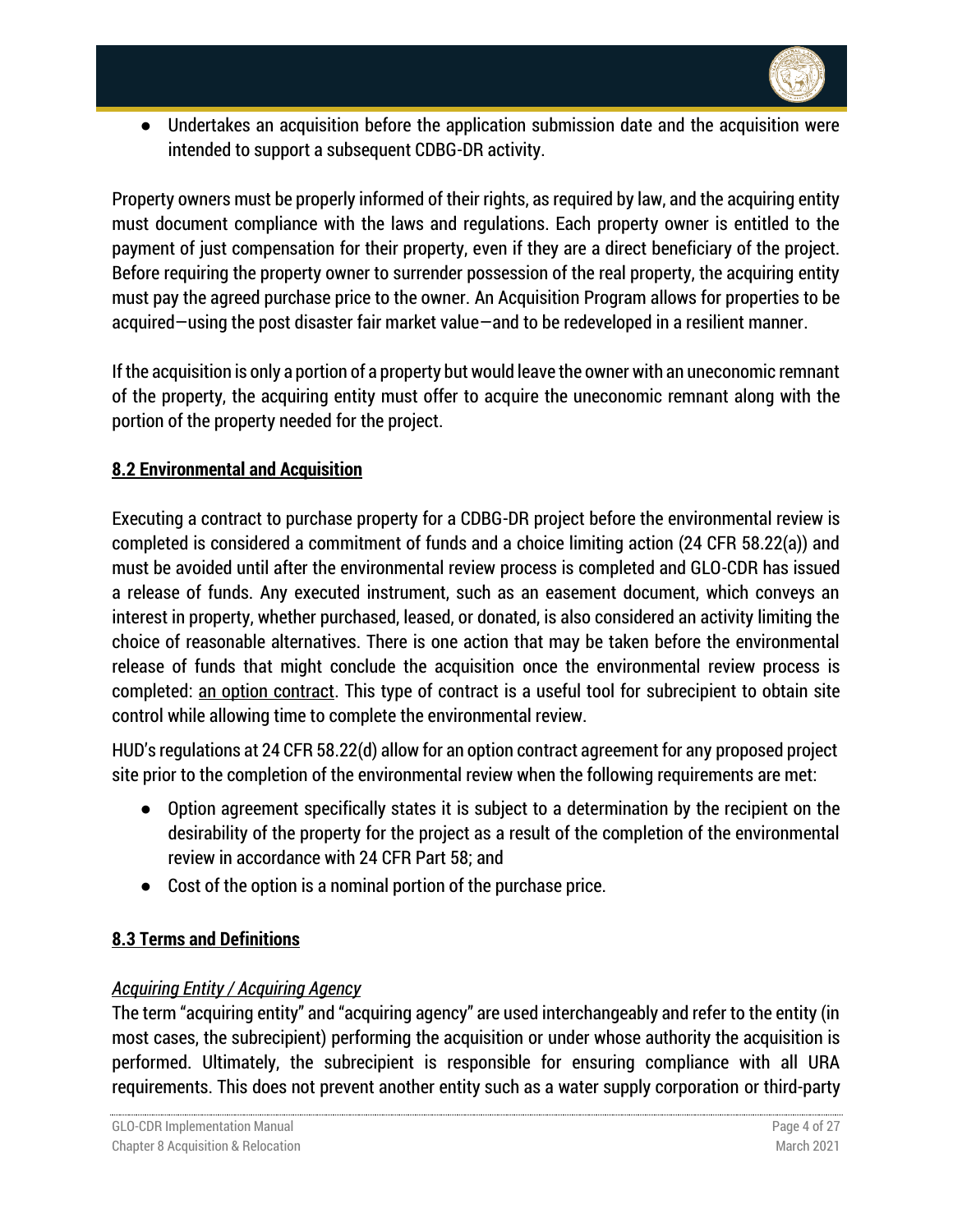

non-profit from acquiring real property for the grant-funded project. URA rules are applicable to projects with any amount of CDBG participation regardless of the type of entity completing the acquisition activity or the source of funds being used in the transaction.

#### *Acquisition*

Purchase of eligible, disaster damaged property to be utilized to meet a HUD National Objective.

#### *Buyout*

Purchase of eligible properties within a floodway, floodplain, or designated Disaster Risk Reduction Area (DRRA). Once a property is acquired in a Buyout program, it is then converted in perpetuity to green space, wetland management, or flood plain management.

#### *Eminent Domain*

Eminent domain refers to the power of the government to take private property and convert it to public use. Constitutional protections require just compensation be paid for any private property converted to public use.

Important Note: The State of Texas' eminent domain authority is delegated by statute to state agencies, political subdivisions (cities, counties, and special districts) and certain private entities. Governmental entities have eminent domain authority over properties that are located both inside and outside their taxing jurisdiction. All municipalities in Texas (home rule, general law, and special law) are provided the authority of eminent domain under section 251.001 of the Local Government Code; authority for counties to exercise eminent domain is found in section 261.001 of the Local Government Code. Section 49.222 of the Texas Water Code confers water districts and water supply corporations with eminent domain authority to acquire land, easements, or other property necessary for water, sanitary sewer, storm drainage, or control purposes. However, section 2206.001 of the Government Code limits the eminent domain authority of governmental and private entities for acquisition that confers a private benefit on a private party or for economic development purposes, unless economic development is a secondary purpose resulting from a municipal community development or municipal urban renewal activities to eliminate slum or blight as provided by applicable provisions of the Local Government Code.

#### *Condemnation*

Condemnation refers to the legal process used for taking property under the authority of eminent domain. The use of the term should not be confused with its use in declaring a property to be uninhabitable or unsafe.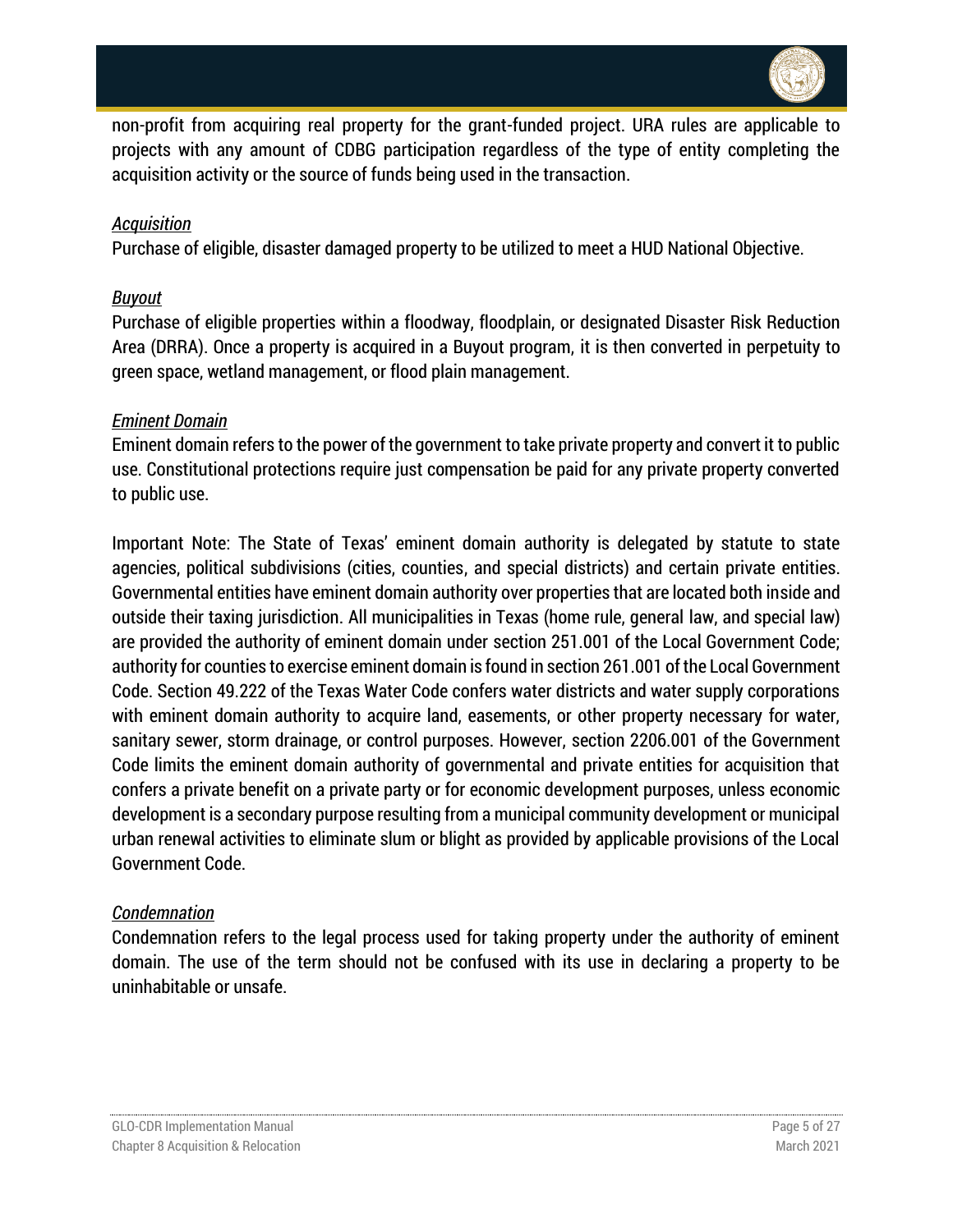

# *Real Property*

All public improvements or activities related to an eligible CDBG-DR and/or CDBG-MIT project must be constructed on public property, owned by the subrecipient, or recorded as a right-of way or easement. Public property extends to that owned by WSCs or non-profits performing public purposes on behalf of the subrecipients through a binding agreement. Real property in the context of acquisition refers to permanent interest in real property as well as certain less-than-full-fee interests in real property.

Acquisition rules apply to CDBG-DR and/or CDBG-MIT projects in the following situations:

- Fee simple title to the property is acquired;
- Permanent and temporary easements necessary for the project are acquired;
- Properties subject to a life estate or a life use are acquired; or
- Property that is leased for a term of 15 years or more is acquired. Note that a lease term for less than 15 years does not satisfy HUD's standard for real property acquisition and would, therefore, not meet the CDBG-DR program 'interest in property' requirement.

Improvements constructed on property that is not publicly owned or recorded as a right-of-way or easement are not eligible CDBG-DR projects. Federal acquisition procedures do not apply to temporary easements needed solely to perform work intended exclusively for the benefit of the property owner.

In general, permits and licenses, such as railroad permits, do not constitute real property acquisitions and, therefore, are not subject to the URA requirements. In distinguishing whether a permit/license is an easement, the subrecipient should carefully consider the following factors: the cost of the permit or license, the term of the permit or license, whether the license/permit is revocable at will, and/or whether the permit or license facilitates is a transfer of interest in the property. If there is a question of whether the permit or license should be considered an easement, subrecipient should seek legal counsel.

Eligible costs associated with a Buyout or Acquisition Program are limited to the actual costs for services used to complete the buyout of a home in a floodplain or floodway when the intent is to relocate the homeowner to a low-risk area outside of the floodplain/floodway. Property acquired through a buyout program must be dedicated and maintained in perpetuity as either open space, recreational land, as a component of floodplain management, or as a component of wetlands management. No new structure may be erected on property acquired, accepted, or from which a structure was removed under the buyout program other than: (1) a public facility that is open at all sides and functionally related to a designated open space (e.g., a park, campground, or outdoor recreation area); (2) a rest room; or (3) a flood control structure, provided that structure does not reduce valley storage, increase erosive velocities, or increase flood heights on the opposite bank, upstream or downstream, and that the local floodplain manager approves the structure, in writing, before the commencement of the construction of the structure.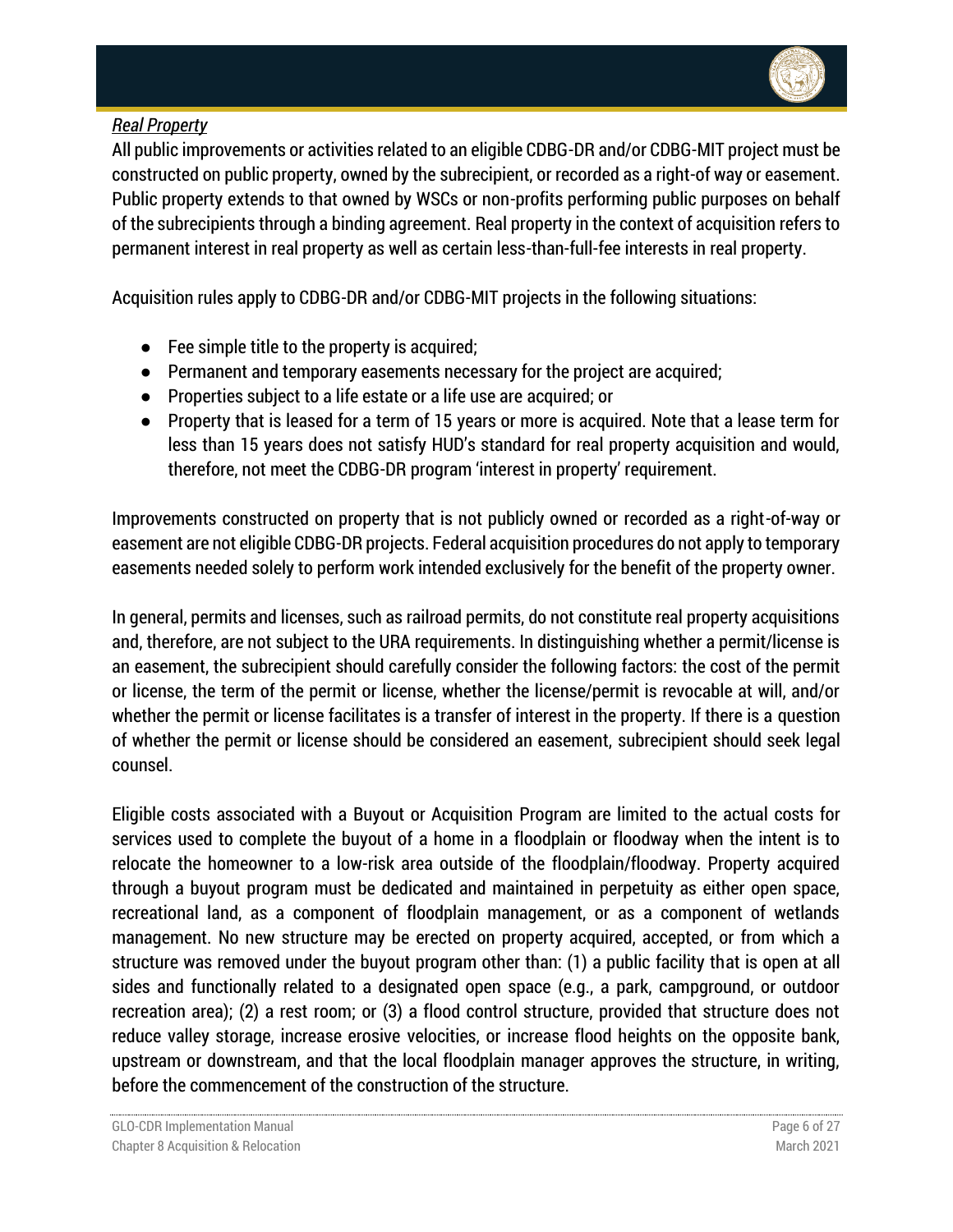

Subrecipients without eminent domain authority fall under the requirements at 49 CFR 24.101 (b)(2).

## <span id="page-6-0"></span>**8.4 Methods of Acquisition**

To acquire real property a subrecipient must first determine whether the acquisition is voluntary or involuntary (see below description of determining whether an acquisition is voluntary or involuntary). Examples of common types of real property transactions are as follows:

- **Donation:** A transaction may be considered a donation only if the owner agrees to give, rather than sell, property to the acquiring entity. Donations may be made in either voluntary or involuntary acquisitions;
- **Just Compensation Purchase:** The acquisition price is determined through a valuation process by a licensed appraiser. A real estate appraiser provides an objective and unbiased estimate or appraisal of the value of a property. The subrecipient notifies the owner in writing of the property's fair market value;
- **Negotiated Purchase:** Negotiated purchase is the acquisition of property at a price different from the value that was determined through just compensation. In cases of purchase through negotiation, the reasons for the purchase must be explained in a document called an administrative settlement. For a buyout or acquisition housing program, this may include incentives to resettle beneficiaries. Subrecipient must ensure that the intent of the housing incentive is satisfied at award;
- **Condemnation/Eminent Domain:** A subrecipient should use condemnation only as a last resort and must request and obtain approval from GLO-CDR before commencing condemnation procedures. The acquiring subrecipient with eminent domain authority must determine which approach applies to the project before starting any acquisition activity. Once the subrecipient starts down the "voluntary" acquisition path- the use of eminent domain is not available. If an agency conducts its acquisition using the "involuntary" approach it is NOT committed to using eminent domain but may retain that option as last resort. Subrecipient must comply with Chapter 2206 of the Texas Government Code and all other applicable law. Any subrecipient considering condemnation must be aware of spending requirements associated with CDBG-DR funds. If a project requires condemnation the GLO-CDR must be notified immediately. See applicable Federal Register and your GLO-CDR Grant Manager for additional information.

#### <span id="page-6-1"></span>**8.5 Determining Voluntary or Involuntary**

Acquisitions may be either voluntary or involuntary. The terms relate to whether the acquiring entity possesses the authority of eminent domain (condemnation) and if the transaction occurs because of the use or the intent to use that authority. The URA provides different protections to property owners depending on whether the acquisition is voluntary or involuntary. (See 49 CFR 24, Subpart B Real Property Acquisition).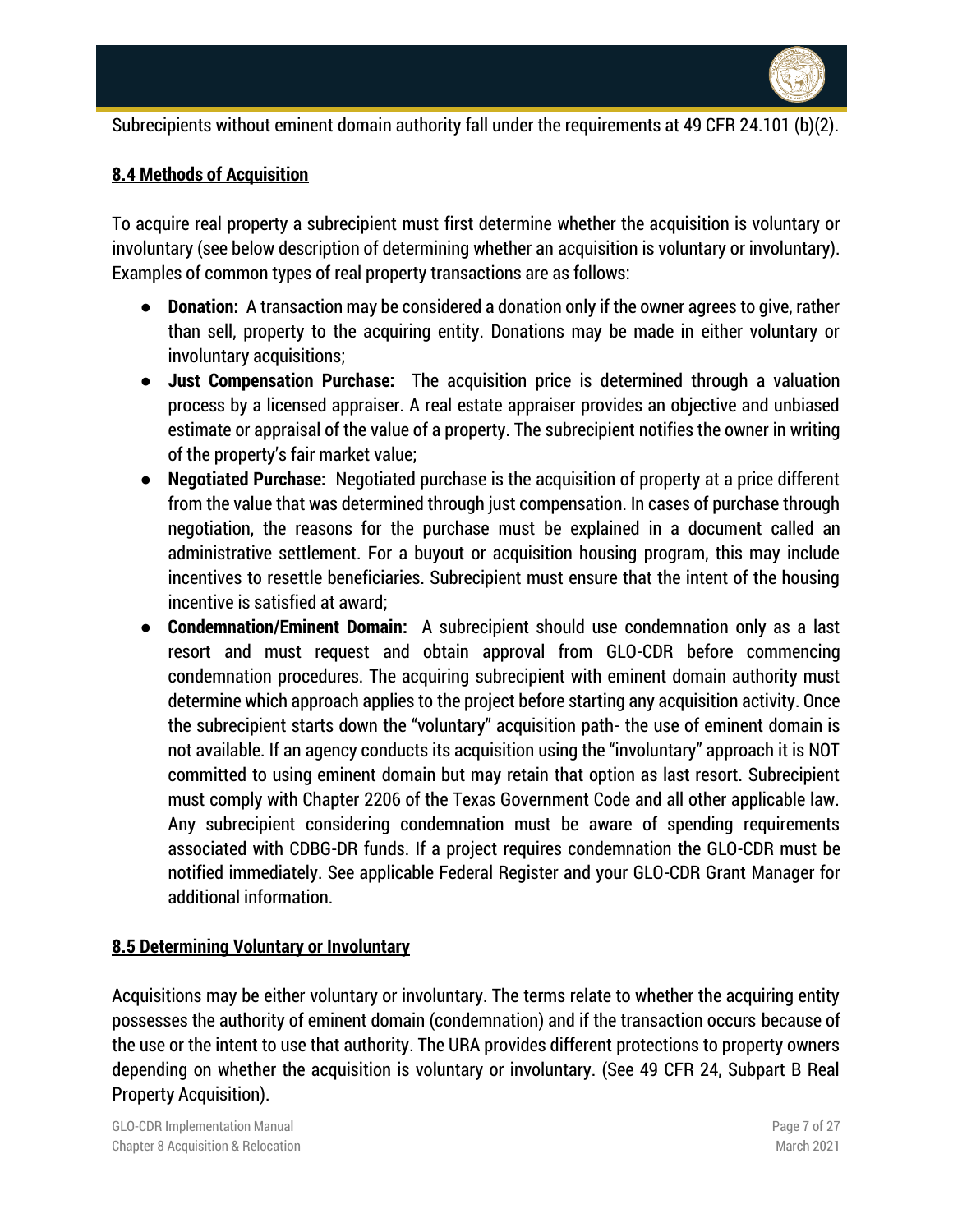

For a housing Buyout or Acquisition program a subrecipient with eminent domain authority should work to consider a voluntary program over an involuntary program to minimize the costs and maximize the benefits of buyouts.

A subrecipient should design and implement buyout or acquisition programs using the following best practice principles:

- Using real property damage data, e.g. Flood Plain Administrator reports, FEMA Individual Assistance property loss, Flood Indentation Maps, Geographic Information System (GIS) software, repetitive loss data, substantial damage data, etc. allows the subrecipient the opportunity to consider how it will best acquire a sufficient number of contiguous properties to create a public amenity;
- With support data as discussed above, the subrecipient should identify and prioritize buyout areas in advance and create list of willing sellers and incorporate plans for a buyout into its hazard mitigation plans;
- Look for opportunities to connect to existing open space to satisfy the end use, which is to create a wetland, green space, park, etc.;
- Create program incentives and strategies for homeowners to participate in a buyout and relocate within the community;
- Work with local government entities to identify relocation areas outside the floodway, flood plain, DRRA in advance; and
- Partner with state or local parks systems to manage lands acquired as part of the buyout.

At no time is it permissible for a subrecipient to undertake the acquisition under threat or use its eminent domain authority if initial negotiations for a voluntary acquisition fail. If the subrecipient cannot ensure the applicable requirements of 49 CF R 24.101(b)(1)(i)-(iv) are satisfied, then such acquisitions must be pursued as an involuntary acquisition under the full requirements of 49 C.F.R. Part 24 Subpart B.

## *VOLUNTARY*

# *Acquiring Entities with Eminent Domain Authority*—*Voluntary Acquisition*

Voluntary acquisitions are negotiated between the property owner and the subrecipient without the threat of eminent domain or condemnation. For subrecipient with the authority of eminent domain, acquisitions must meet the following conditions to be considered voluntary (see 49 CFR 24.101(b)(1)(i)-(iv)):

- No specific site is needed and any one of several properties could be acquired for project purposes;
- The property is not part of an intended, planned, or designated project area where other properties will be acquired within specific time limits;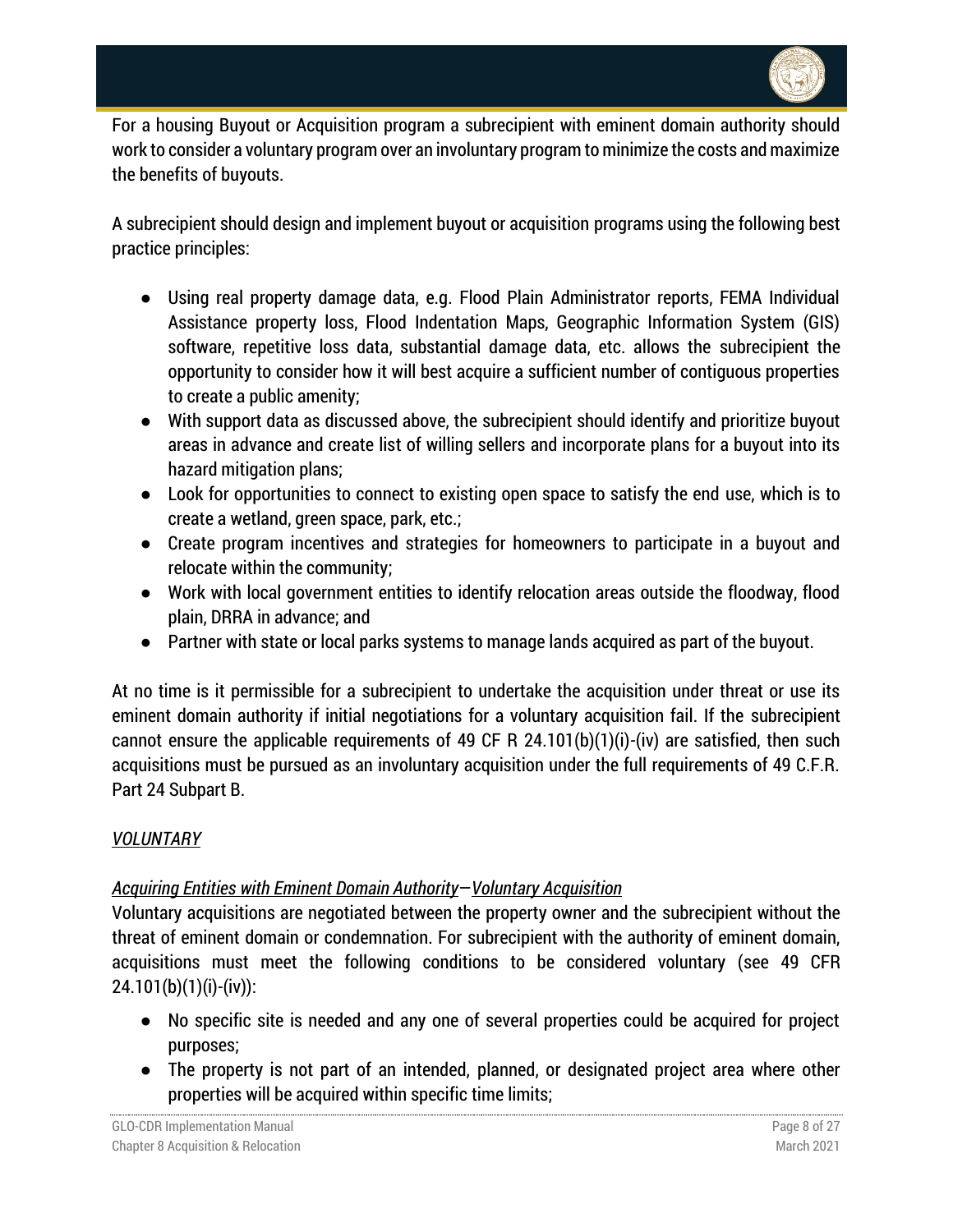

- The acquiring entity must inform the owner in writing that the property will not be acquired through condemnation if negotiations do not reach an amicable agreement;
- The acquiring entity must inform the owner in writing of the property's fair market value using an appraiser (Housing Buyout or Acquisition Programs); and

## *Acquiring Entities without Eminent Domain Authority*—*Public Land Acquisition*

Subrecipients do not have eminent domain authority to obtain publicly-owned land. Acquisitions of real property owned by federal, state, local governments, or political subdivisions (such as school districts or river authorities) are considered voluntary acquisitions. The subrecipient must still provide notification to the governmental entity regarding interest in the property, the lack of eminent domain to acquire the property, and the estimated fair market value of the property to be acquired before negotiating the sale, lease, or donation of the public land.

### *INVOLUNTARY*

If an acquisition by an entity with eminent domain authority does not comply with the voluntary acquisition requirements described above (see 49 CFR 24.101(b)(1)(i) – (iv)), the acquisition is considered involuntary. Involuntary acquisition procedures must be followed for any acquisition of real property for programs and projects where there is federal financial assistance in any part of project costs.

## <span id="page-8-0"></span>**8.6 Voluntary Acquisition Process**

## Step 1—Determine Property to be Acquired

Prior to beginning an acquisition process, the subrecipient must have a clear understanding of the grant-funded project and the property to be acquired. For a housing Buyout or Acquisition program, see [8.5 Determining Voluntary or Involuntary.](#page-6-1)

## Step 2—Submit Form A600 Initial Acquisition Report to GLO Grant Manager

Consult with the GLO Grant Manager for review of URA requirements and determination of acquisition levels.

#### Step 3—Determine Fair Market Value of the Property

The subrecipient may use a fair market estimate such as a tax valuation to determine value. For a housing Buyout or Acquisition program, an appraisal is required.

## Step 4—Notify Owner of Property Rights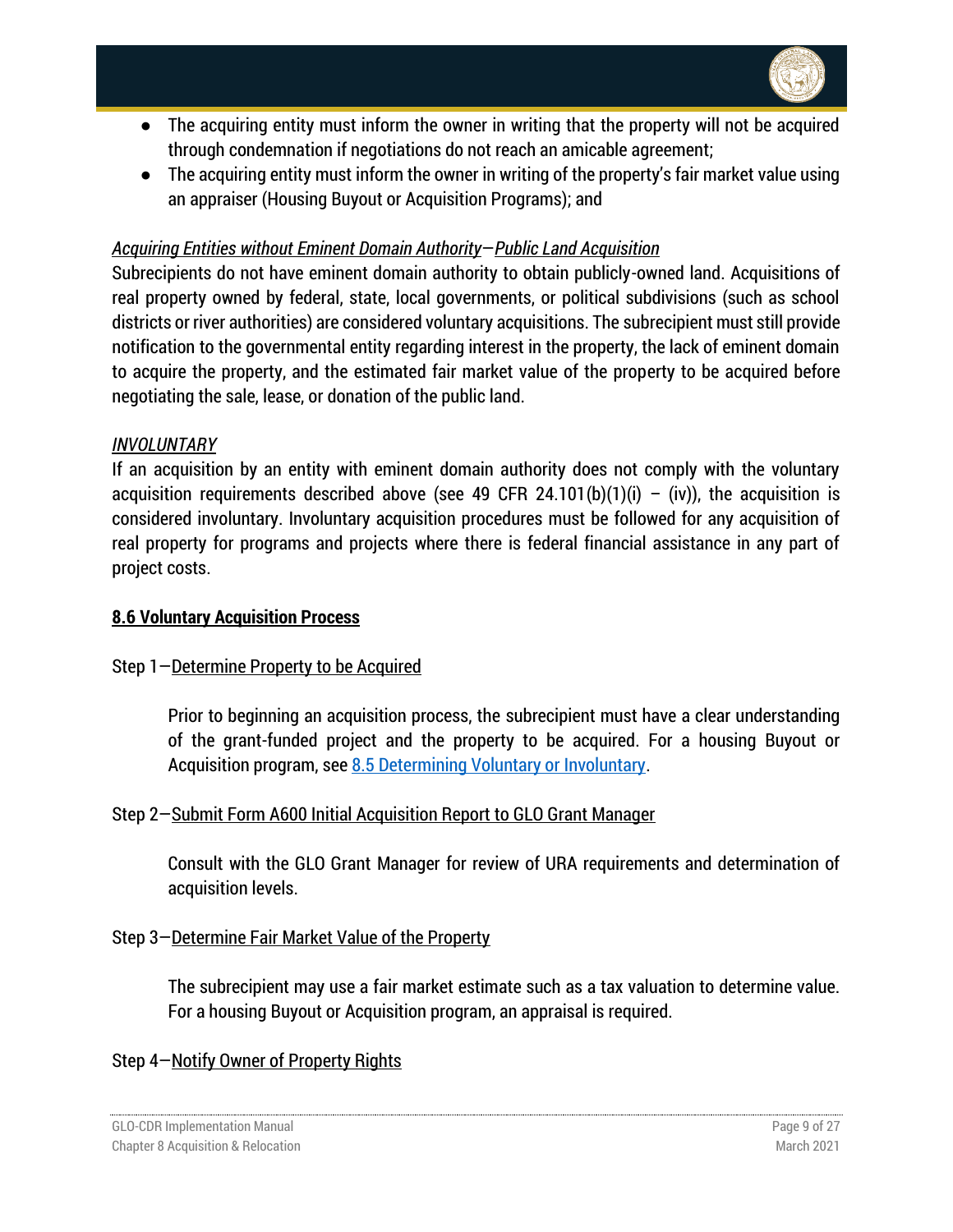

Voluntary acquisitions can occur only when the subrecipient lacks the authority to condemn (eminent domain) or when it revokes its intent to use eminent domain by giving specific written notice to the property owner.

The subrecipient must notify the owner in writing, prior to making a purchase offer, of the property's fair market value. The subrecipient or acquiring entity will not acquire the property if an amicable settlement cannot be reached.

Optional: In addition, the owner can also be invited to donate the property. The acquiring entity may include a form for the owner to complete allowing him/her to accept or decline the request to donate the land. For Housing Buyouts or Acquisitions, the subrecipient may consider incentives as part of the negotiations. Incentives must be outlined in the subrecipient approved Buyouts or Acquisitions Guidelines.

#### Step 5—Complete Environmental Review

In accordance with U.S. Department of Housing and Urban Development (HUD) regulations at 24 CFR 58.22, a subrecipient may not execute an agreement for the sale, lease, or donation of real property before an environmental review has been completed and release of funds authorized by GLO-CDR. If a significant environmental impact will occur, look at alternative sites.

#### Step 6—Determine Price or Donation

The owner may choose to donate the property or accept the fair market value of the property and has notified in Steps 3 and 4. If the donation and the fair market value are rejected by the owner, then the subrecipient may then negotiate with the property owner to reach an agreement. A best practice is to create a calculation that is applied to all properties to ensure that all are treated uniformly by the subrecipient. Since these transactions are voluntary, accomplished by a willing buyer and a willing seller, negotiations may result in agreement for the original estimate, an amount exceeding it, or for a lesser amount. Although not required by the regulations for voluntary acquisition, it would be entirely appropriate for the subrecipient to apply the administrative settlement concept and procedures in 49 CFR 24.102(i) to document the rationale for determining the negotiated price.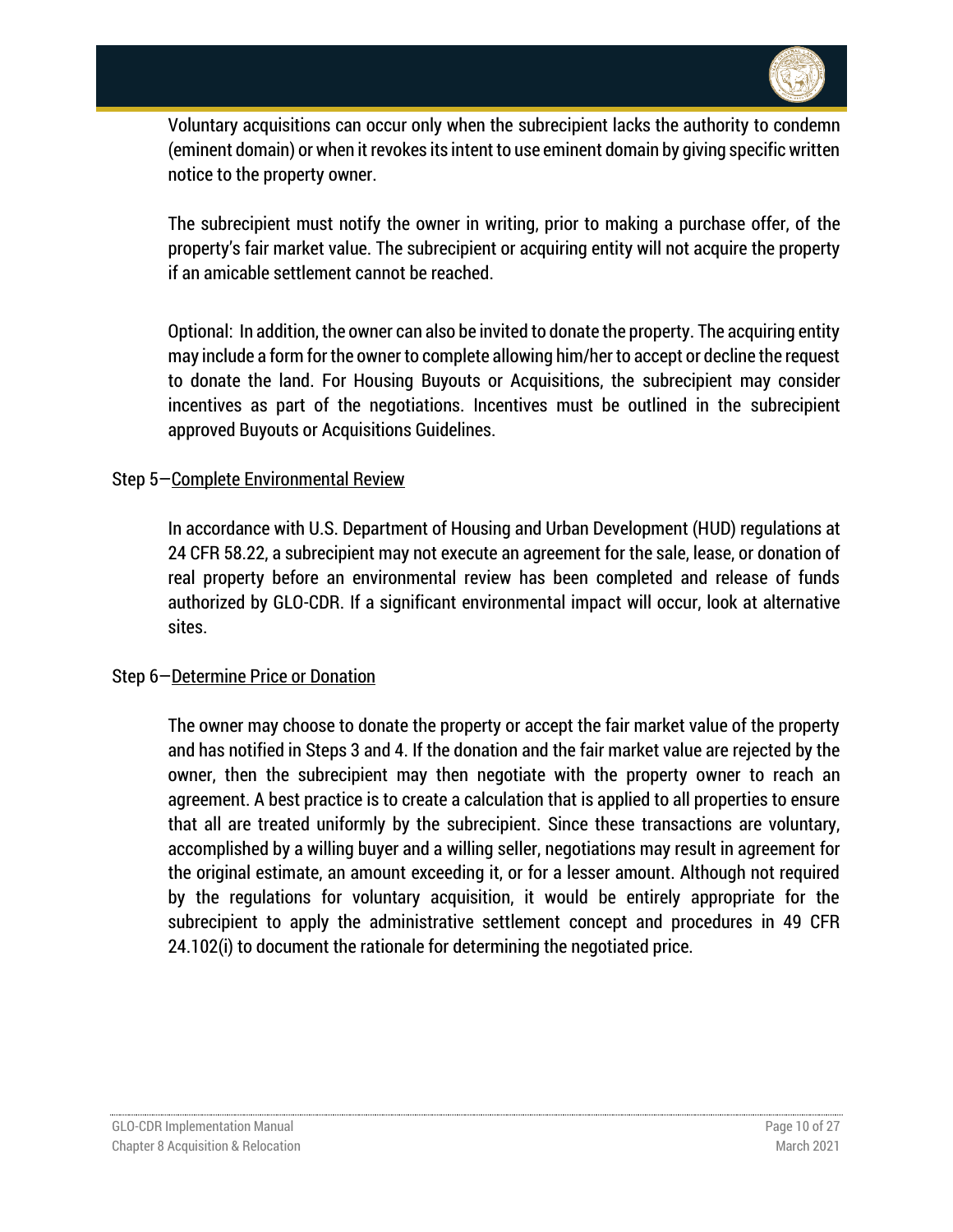

## Step 7—Execute Agreement

The subrecipient and the property owner must execute a sale or donation agreement and the deed must be recorded as required by State regulations.

Step 8—Documentation Information

The subrecipient must prepare and submit to GLO-CDR all acquisition documentation for each parcel. Consult with the GLO Grant Manager for additional information.

### <span id="page-10-0"></span>**8.7 Involuntary Acquisition Process**

Step 1—Determine property to be acquired

Prior to beginning an acquisition process, the subrecipient must have a clear understanding of the grant-funded project and the property that must be acquired.

### Step 2—Submit Form A600 Initial Acquisition Report to GLO Grant Manager for review and approval.

Subrecipient must consult with the GLO Grant Manager before pursuing any involuntary acquisition.

## Step 3—Notify Owner of Property Rights

As soon as feasible, the subrecipient must notify the owner in writing of its interest in acquiring the property and the basic protections provided to the owner under URA and HUD regulations.

The subrecipient must provide the owner with the following, prior to making a purchase offer:

- Notice to Owner for Involuntary Acquisition (see [Resources](#page-26-0)–Resource 8.4 at the end of this chapter and [49 CFR Part 24\)](https://www.hudexchange.info/resource/804/ura-and-real-property-acquisition-policies-act-49-cfr-part-24/);
- "When a Public Agency Acquires Your Property"—This HUD booklet describes important features of the *Uniform Relocation Assistance and Real Property Acquisition Policies Act of 1970*, as amended (see [Resources](#page-26-0)—Resource 8.5); and
- "The Texas Landowner's Bill of Rights"—This required informational booklet explains the rights and protections available to landowners (see [Resources](#page-26-0)-Resource 8.6 at the end of this chapter, [§ 402.031, Texas Govt. Code,](https://texas.public.law/statutes/tex._gov) an[d Property Code §21.0112\)](https://texas.public.law/statutes/tex._prop._code_section_21.0112).

Optional: the owner can also be invited to donate the property. The acquiring entity may include the following documents: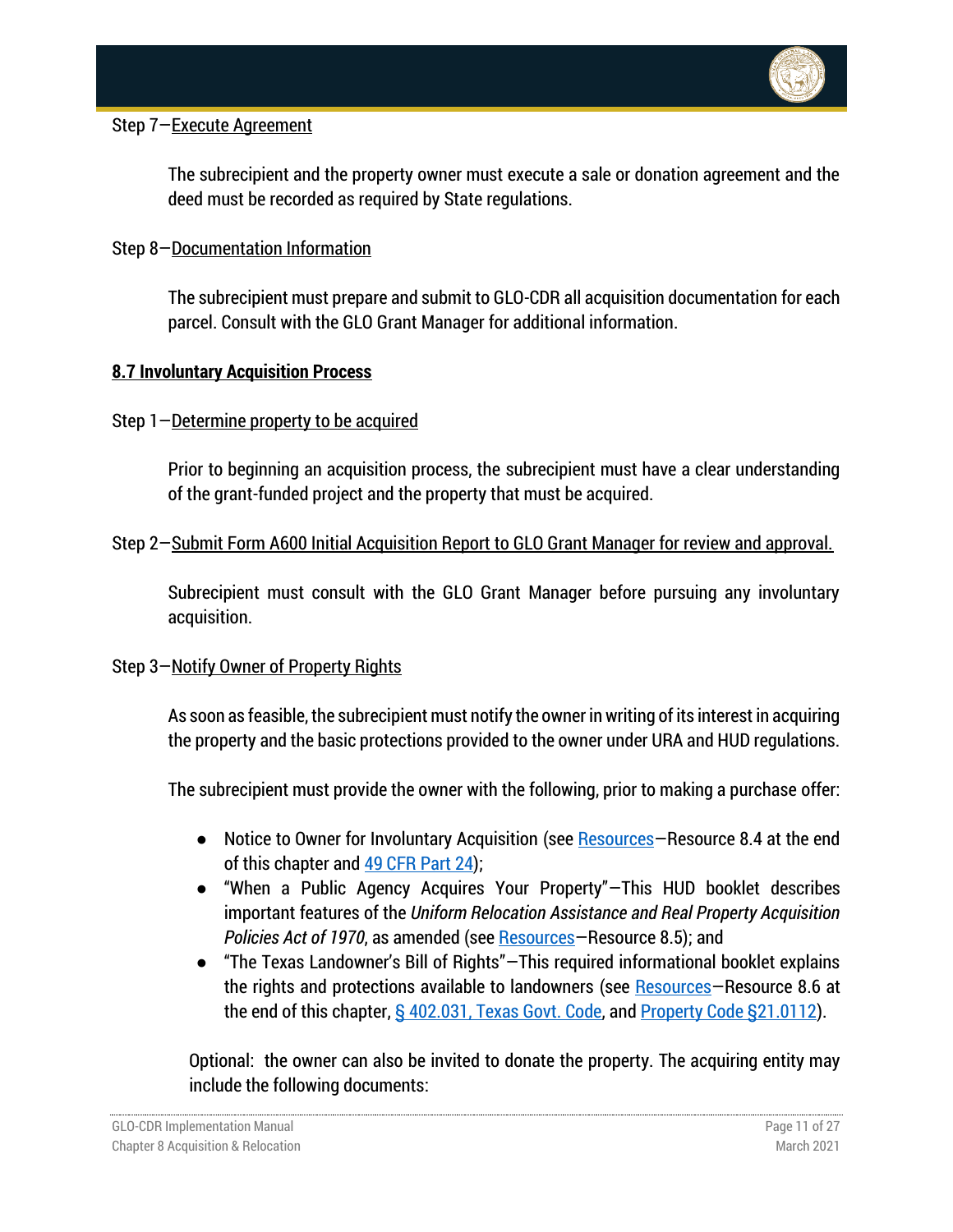

- Form for the owner to complete accepting or declining the request to donate the land and/or
- Form on which the owner may waive the right to an appraisal of the land.

## Step 4—Determine Appraised Value of the Property

An appraisal of fair market value is required for property acquired under involuntary procedures unless the following (see 49 CFR 24.102(c)(2)):

- If the property valuation is simple and the anticipated value of the proposed acquisition is \$10,000 or less, no formal appraisal is required. The subrecipient must prepare a waiver valuation and have a reasonable basis for the waiver valuation;
- If the owner is donating the property and releases the acquiring/condemning authority from its obligation to appraise the property.

If the value of the property exceeds \$10,000, but is less than \$25,000, GLO-CDR will consider written requests for waiver of appraisal. See your GLO Grant Manager for additional information.

The process of estimating value when an appraisal is determined to be unnecessary is considered a "waiver valuation." Criteria for appraisals are addressed in 49 CFR 24.103.

The property owner, or the owner's designated representative, must be invited to accompany the appraiser 49 CFR 24.102(c)(1). The subrecipient should consult with their legal counsel for guidance with respect to the requirements and procedures of the URA in determining just compensation.

## *Qualifications of Appraiser and Review Appraiser*

The appraisal procedures require a qualified appraiser and a qualified review appraiser be procured (49 CFR 24.103 -.104) in compliance with GLO-CDR professional services procurement procedures and applicable state procurement law. A contract appraiser hired to perform an appraisal, or a review appraisal must be a state licensed or certified real estate appraiser.

- Appraiser—The appraiser must provide an independently and impartially prepared opinion of the value of the defined property as of a specific date, supported by the presentation and analysis of relevant fair market information;
- Review Appraiser–Per 49 CFR 24.104, the review appraiser must examine the analysis of fair market information in appraisals to assure that they meet the definition of appraisal found in 49 CFR 24.2(a)(3), appraisal requirements found in 49 CFR 24.103, and all other applicable requirements. The review appraiser may be a member of the staff but must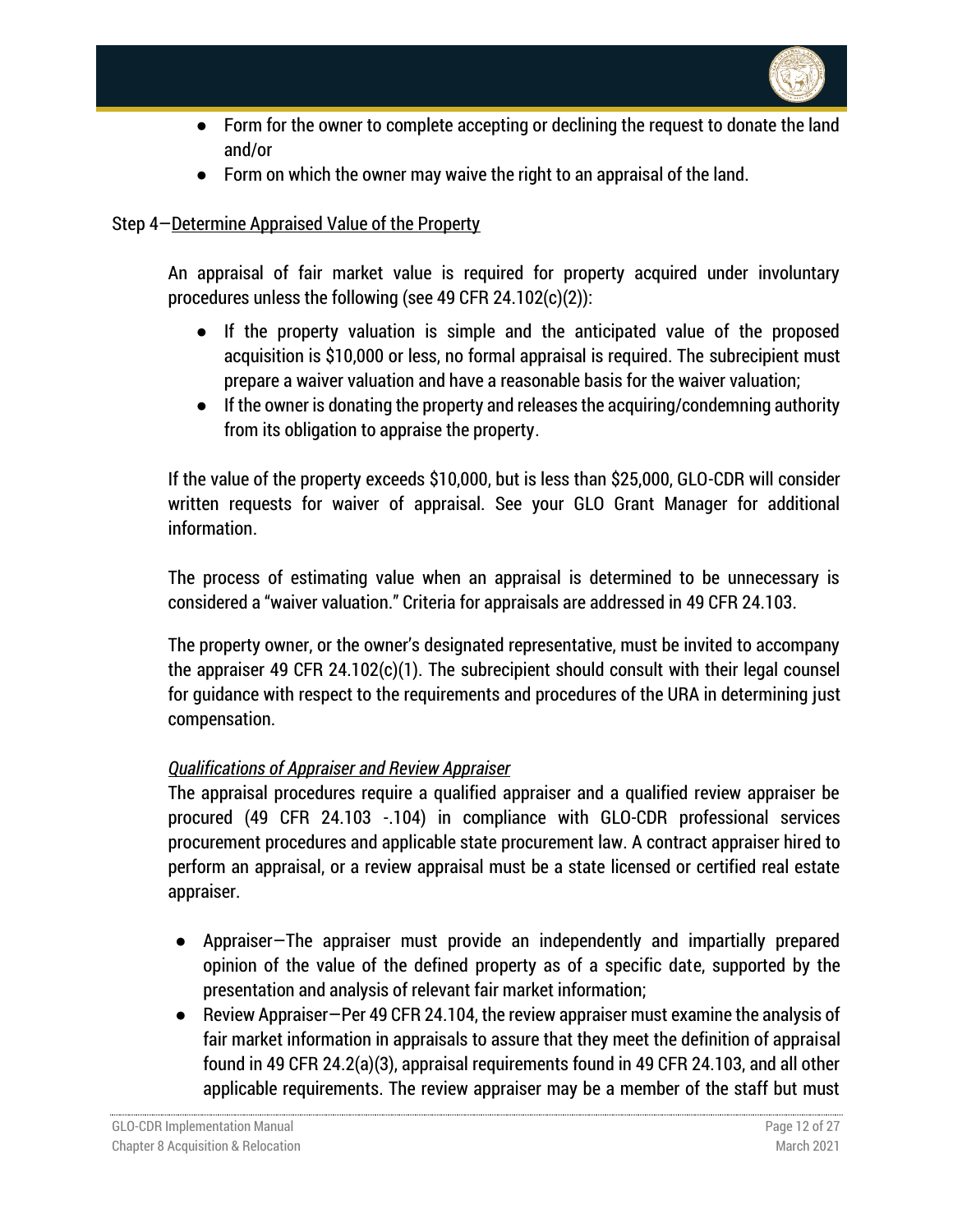

have adequate experience, education, training, and certification/licensing. If the review appraiser is unable to recommend or approve an appraisal as an adequate basis for the establishment of just compensation, the review appraiser may, as part of the review, present fair market information to support a recommended value.

#### Step 5—Notification—Establishment and Offer of Just Compensation

Before the initiation of negotiations, the subrecipient must establish an amount believed to be just compensation to offer the property owner. The subrecipient must provide the just compensation value of the property to the owner in writing prior to making a purchase offer. The amount shall not be less than the approved appraisal of the fair market value of the property, taking into account the value of allowable damages or benefits to any remaining property. The just compensation determination statement and notification to the owner must be signed by subrecipient's local designated official and must include, at a minimum, the following:

(1) A statement of the amount offered as just compensation. In the case of a partial acquisition, the compensation for the real property to be acquired and the compensation for damages, if any, to the remaining real property shall be separately stated;

(2) A description and location identification of the property and the interest in the property to be acquired; and

(3) An identification of any buildings, structures, and other improvements (including removable building equipment and trade fixtures) which are included as part of the offer of just compensation.

(See generally 49 CFR 24.102(e)(1)-(3))

#### Step 6—Complete Environmental Review

In accordance with U.S. Department of Housing and Urban Development (HUD) regulations at 24 CFR 58.22, a subrecipient may not execute an agreement for the sale, lease, or donation of real property before an environmental review has been completed and release of funds authorized by GLO-CDR.

#### Step 7—Determine Price

The owner may choose to donate the property or may accept the just compensation amount, in which case the parties may proceed with the execution of appropriate donation or sales documents in Step 8.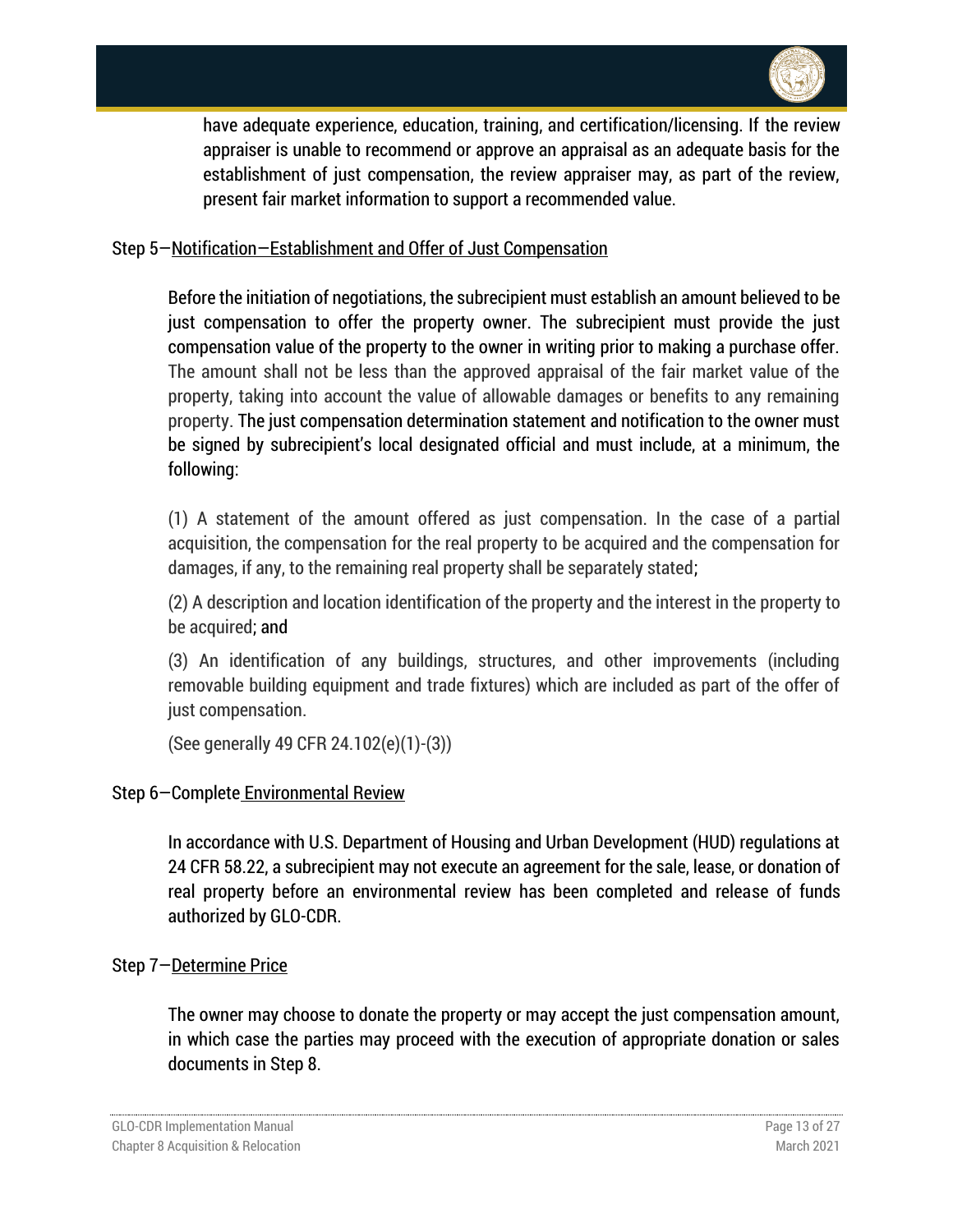

The owner may also decline the offer of just compensation and negotiate a different price. The owner must be given reasonable opportunity to present material and information believed to be relevant to the value of the property, and to suggest modifications in the proposed terms and conditions of the purchase.

The purchase price may differ or exceed the amount offered as just compensation when reasonable efforts to negotiate an agreement have failed and the subrecipient local official approves such settlement as reasonable, prudent, and in the public interest. Once a final price is determined to be acceptable by both parties, an Administrative Settlement with written justification shall be prepared, which states pertinent information, including trial risk and other factors that support such a settlement (see 49 C.F.R. 24.102(i)).

If negotiations are unsuccessful and the use of eminent domain has been approved by GLO-CDR, the subrecipient may determine this is the next course of action. Please refer to your local attorney and local officials for specific guidance.

### Step 8—Execute Agreement

The subrecipient and the property owner must execute a sales or donation agreement. The deed or easement must be recorded as required by State regulations.

## Step 9—Report Acquisition Parcel Information

The subrecipient must prepare and submit to GLO-CDR information regarding each parcel. See your GLO Grant Manager for additional information.

#### <span id="page-13-0"></span>**8.8 Relocation**

It is the GLO's goal to minimize the displacement of persons and/or entities involved in or affected by disaster-recovery related activities. To do so, the GLO will follow its Residential Anti-displacement and Relocation Assistance Plan ("RARAP"). Subrecipients should consider procuring a Uniform Relocation and Real Property Acquisition specialist to help navigate the relocation of displaced persons.

The GLO-CDR will take the following steps and require subrecipients and developers to minimize the direct and indirect displacement of persons from their homes:

- Plan construction activities to allow tenants to remain in their units as long as possible, by rehabilitating empty units or buildings first;
- Where feasible, give priority to rehabilitation of housing, as opposed to demolition, to avoid displacement;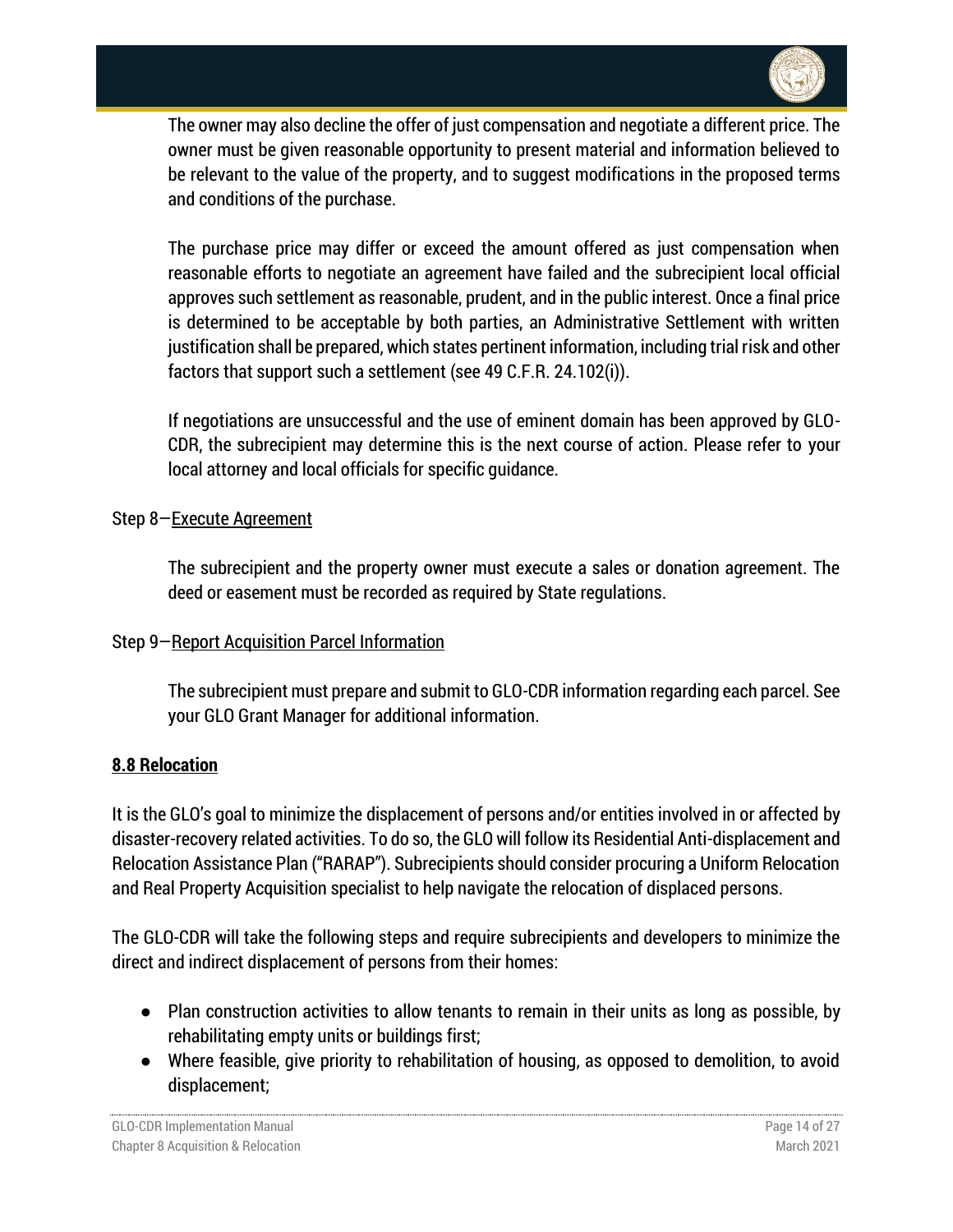

- Adopt policies to identify and mitigate displacement resulting from intensive public investment in neighborhoods;
- Adopt tax assessment policies, such as deferred tax payment plans, to reduce impact of increasing property tax assessments on lower income owner-occupants or tenants in revitalizing areas; or
- Target only those properties deemed essential to the need or success of the project. However, if displacement is unavoidable, relocation assistance may be available to those displaced.

The relocation assistance requirements at section 104(d)(2)(A) of the Housing and Community Development Act (HCDA) and 24 CFR 42.350 are waived to the extent that they differ from the requirements of the URA and implementing regulations at 49 CFR part 24, as modified by the notice for activities related to disaster recovery.

Note: The waiver of the HCDA provisions listed above should be verified in the applicable Federal Register for each allocation of funding.

Relocation assistance may be made available on a case-by-case basis and only as approved by the GLO-CDR. Relocation may be needed for displaced persons. URA assistance is generally required if a person is displaced, is a tenant in good standing, and meets set eligibility criteria such as citizenship, residency at the time of the declared disaster, and more.

## *Relocation Steps*

## Step 1—Send General Information Notice and HUD Brochure

At the time of the acquisition Notice of Intent discussed earlier in this chapter, tenants should be mailed a General Information Notice (GIN) and the HUD "When a Public Agency Acquires Your Property" brochure. This brochure describes important features of the Uniform Relocation Assistance and Real Property Acquisition Policies Act of 1970, as amended.

Owner-occupants and landowners should also be provided with a copy of the "The Texas Landowner's Bill of Rights." This required informational booklet explains the rights and protections available to landowners. (See § 402.031, Texas Govt. Code and Property Code §21.0112).

## Step 2—Schedule Intake and Confirm Eligibility

An intake meeting or event should be scheduled with all affected tenants. A notification of relocation benefits eligibility is provided at this meeting. This is an opportunity for the tenant to learn about the process, ask questions and to submit necessary income verification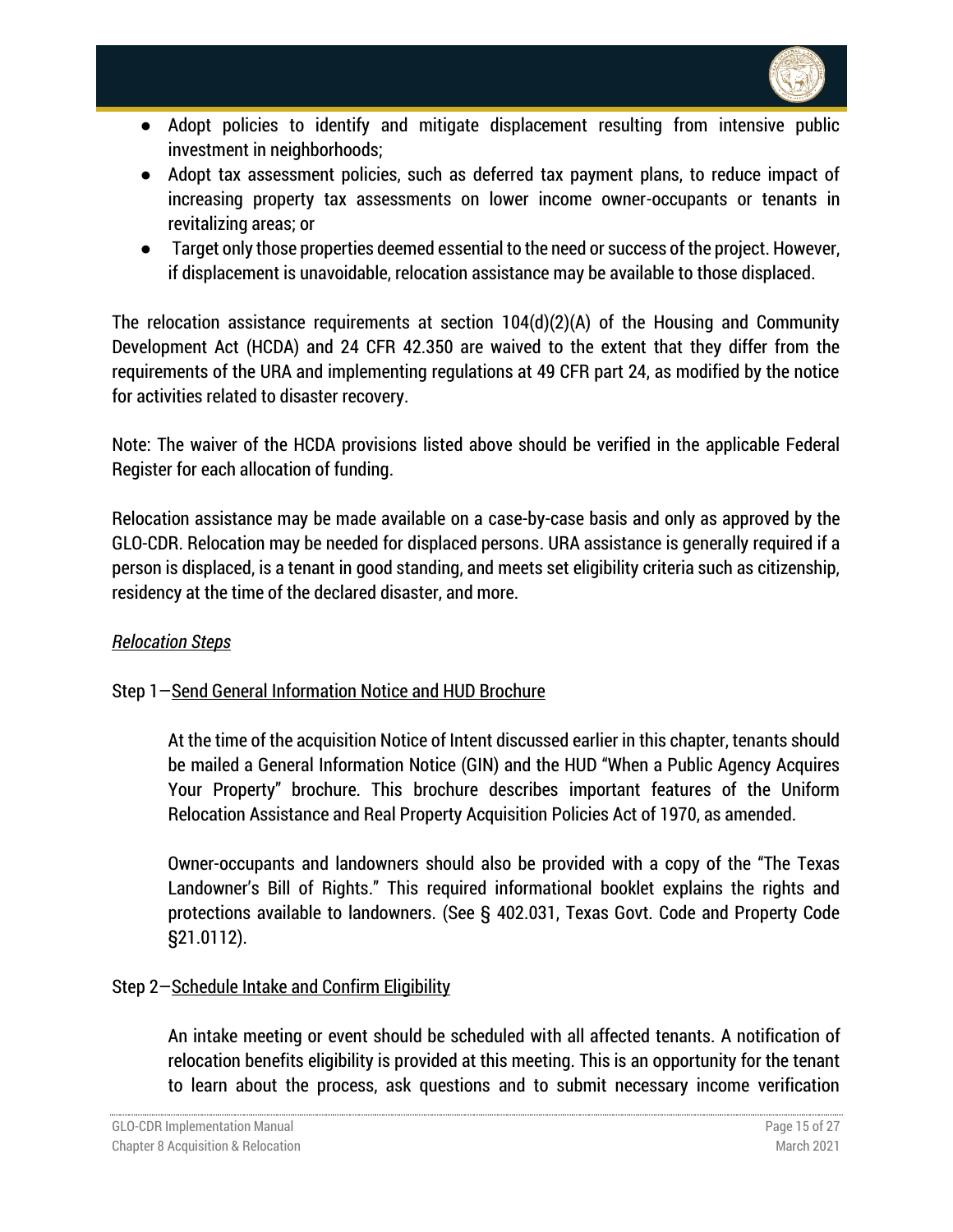

information. Tenants should receive a written notification of their eligibility for benefits after it is confirmed they will be displaced and after other eligibility items have been confirmed (living in property before NOI, citizenship/legal residency, etc.) The subrecipient should determine current occupancy and conduct tenant interviews.

### Step 3—Certify Income and Determine National Objective

In addition to completing eligibility-related documentation, the tenant household must complete an income certification so that national objective can be determined (LMI vs. urgent need).

### Step 4—Initiate Negotiations

Once eligibility and national objective are determined, the tenant file remains "on hold" pending the initiation of negotiations (ION). In a buyout/acquisition program, this is generally used as the Contract of Sale date (when the buyer and seller have entered into an agreement for the property to be purchased).

### Step 5—Identify Comparable Dwellings

At this time, comparable replacement dwellings that are available for rent are selected by a real estate professional. Comparable dwellings should meet Decent Safe and Sanitary (DSS) and Housing Quality Standards ("HQS") so that displaced persons are relocated to safe and sanitary housing. Comparable replacement dwellings cannot be in a Special Flood Hazard Area ("SFHA"). The comparable dwellings are presented on HUD Form 40061 and a "most comparable dwelling" is chosen based on objective criteria. Benefits are calculated based on the rent of the "most comparable dwelling" and estimated utilities of the displacement dwelling and "most comparable dwelling." Subrecipients must develop a methodology for determining estimated monthly utilities at the displacement dwelling and at the replacement dwelling. The simplest way of doing this is looking at the utility allowance worksheets for local housing authorities or Section 8 agencies.

#### Step 6—Send Notice of Eligibility and 90-day Notice

Upon subrecipient approval of the HUD Form 40061, the tenant is mailed a Notice of Eligibility ("NOE") and a 90-Day Notice. The Notice of Eligibility informs the tenant that they are eligible for relocation benefits, provides the maximum amount of assistance the tenant is eligible for, and indicates that the tenant has 90 days to relocate. The NOE also explains that the tenant has the right to appeal the determination of the most comparable dwelling. It is critical that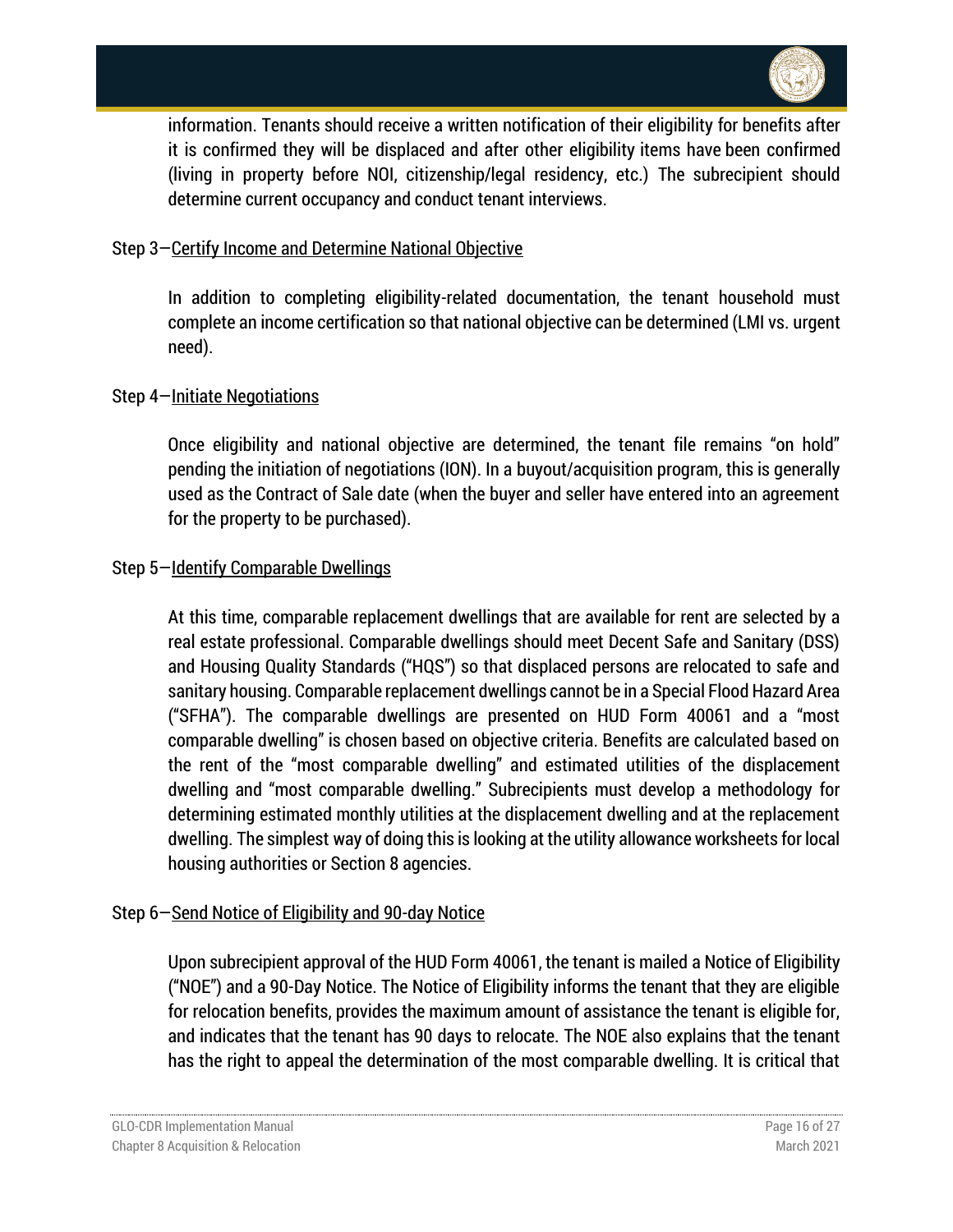

tenants are informed in writing that they may appeal the determination of their relocation benefits based on the comparable dwelling selected in the 40061.

#### Step 7—Relocate Tenant

The tenant has 90 days to relocate to a new dwelling. The tenant can choose any dwelling they want; they are not required to select the most comparable dwelling or any of the comparable dwellings noted on the HUD Form 40061.

### Step 8-Inspect New Tenant Unit

When the tenant moves to a new unit, the unit is inspected to ensure it meets DSS/HQS standards. The subrecipient must also verify that the unit is not located in a SFHA. The unit must not be in a SFHA and it must meet DSS/HQS standards for the tenant to receive benefits.

### Step 9—Determine Tenant Eligibility for and Amount of Assistance

If the tenant is found to be eligible for benefits, HUD Forms 40054 and 40058 are completed. These forms calculate the amount of assistance the tenant will receive. HUD Form 40054 pays the tenant's moving expenses. HUD Form 40058 pays relocation expenses equivalent to 42 months of the tenant's rent increase *or 42 months of any monthly rent amount over 30 percent of the tenant's monthly income.* The tenant signs the HUD Forms 40054 and 40058 along with an authorized party from the subrecipient.

## Step 10—Disburse Assistance Payment

Once an amount is determined, the moving expense payment to the tenant is disbursed. The rental assistance payment is made in no less than 3 parts over a 42-month period.

Additional information on required forms is located on the GLO-CDR Buyout and Acquisition Program [Resources](#page-26-0) Page. See Resources-Resource 8.7 at the end of this chapter.

#### <span id="page-16-0"></span>**8.9 Acquisition and Other Program Requirements**

Procurement: Necessary surveyors, appraisers, title companies, URA vendors and other professionals whose services are required for acquisition and URA compliance must be procured under GLO-CDR rules for procurement of professional services.

Environmental Review: Environmental reviews must be completed prior to completion of acquisition activities.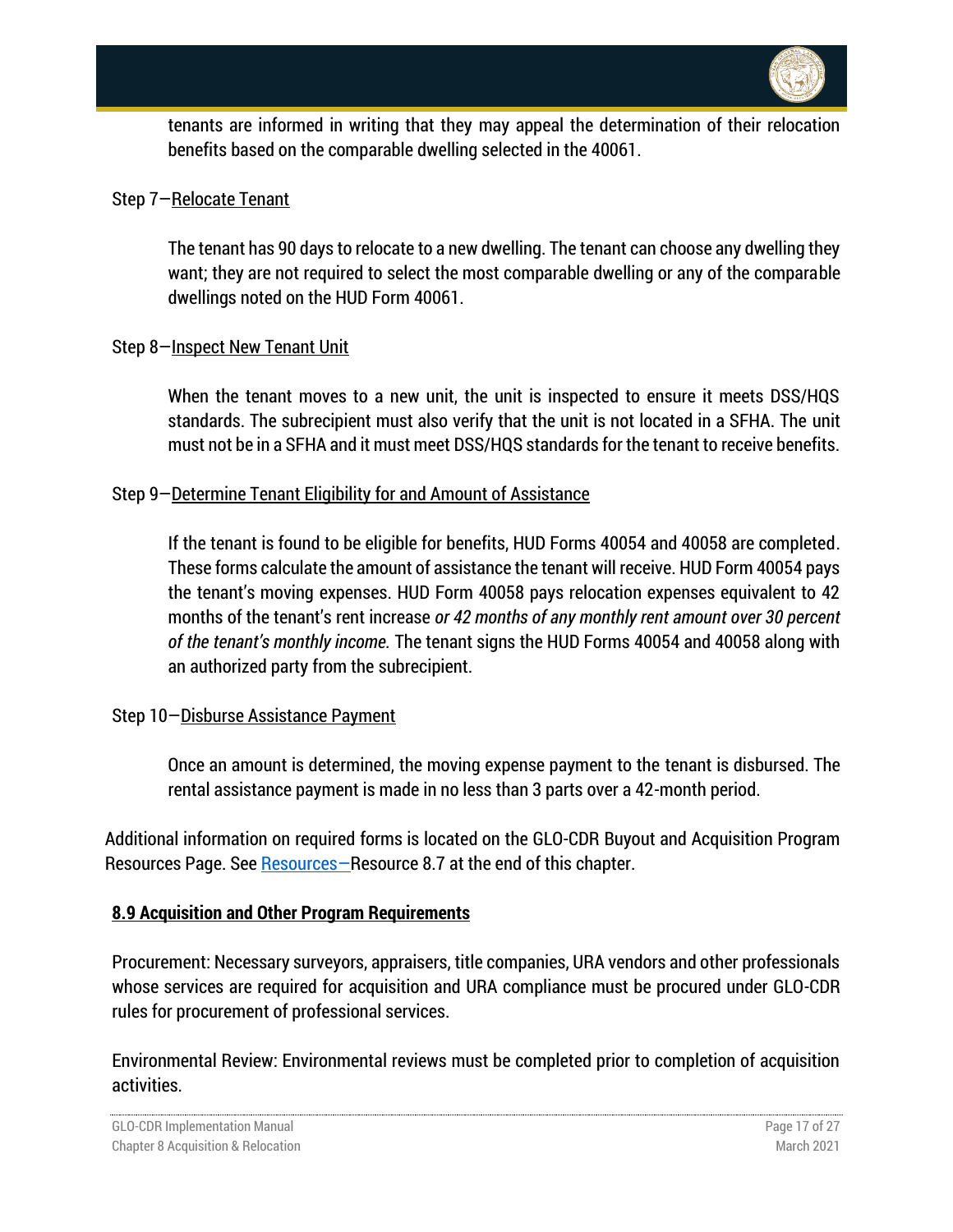

Closing Costs (Buyouts or Acquisition of Real Property): All costs of closing, recordation, including legal fees and costs associated with performing appraisals, surveys, and title reviews may be paid by the Program using CDBG-DR funds.

Release of Funds:

- No CDBG-DR construction funds will be released until property acquisition is complete (for infrastructure related projects). Environmental reviews must be completed prior to executing a commitment to acquire any property other than through a contract option as described in section 8.2 and at 24 CFR 58.22(d).
- All acquisition activities must be fully documented, completed, executed, and recorded, prior to the execution of any related construction contracts.
- If acquisition is required additional documentation may be required before construction funds may be released. See your GLO Grant Manager for additional information.

Subrecipient Agreement Modifications and Amendments: Addition or deletion of acquisition activities to the Subrecipient Agreement must be approved by GLO-CDR.

Recordkeeping: The subrecipient is responsible for demonstrating compliance with URA requirements, regardless of who actually performs the duties. All records and notices and their date of delivery must be maintained locally and in the GLO system of record or GLO and HUD monitoring purposes. For specific documents, contact the Grant Manager.

- Documents, as applicable, must be submitted to GLO-CDR and retained in the local file.
- All mailed communications should be "USPS Certified, Return Receipt Requested" or similar, or hand delivered with a notation on a copy by a witness to the delivery. The subrecipient records must contain the complete record and demonstrate compliance.

Private to private acquisition of Real Property:

- URA—If an acquisition is a private to private acquisition of real property, the URA does not apply. The private development is considered separate; therefore, acquisition by a private entity from another private entity entirely for private use is not considered to be subject to URA. However, if CDBG-DR funds are invested in public infrastructure to support that private enterprise, any acquisition with respect to that public infrastructure is subject to URA.
- Environmental—If the private to private transfer of property would not have occurred if not for the federal project, then the real property must pass environmental clearance before the acquisition (a choice limiting action) occurs.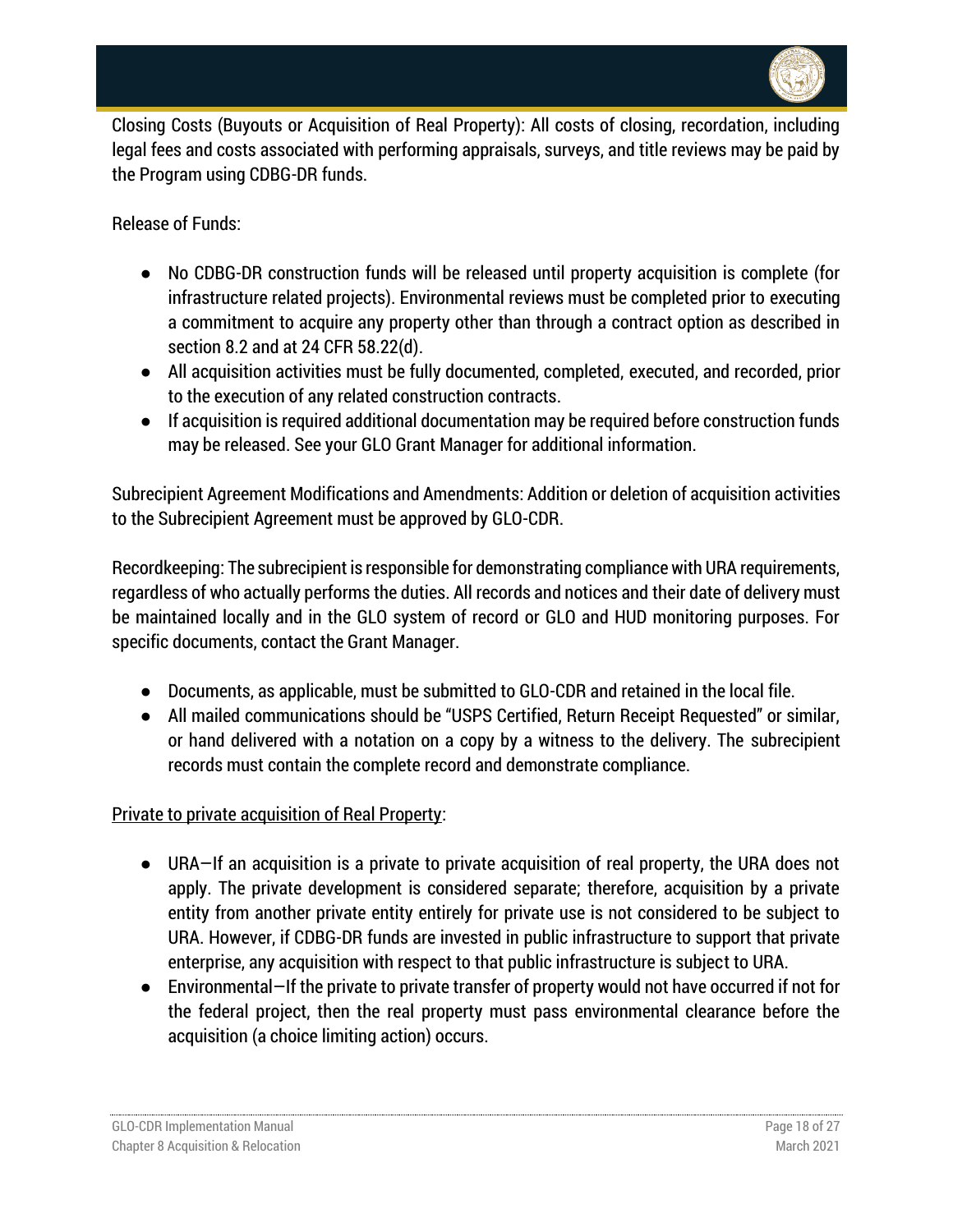

## <span id="page-18-0"></span>**8.10 Buyout or Acquisition Housing Programs**

CDBG-DR funds can be used to acquire residential properties, or adjacent vacant properties, in a target area with the intent to demolish the structures and create park amenities, open space, or flood storage/overflow areas. Buyout programs are especially effective in communities that have endured multiple disasters in the same neighborhood in the recent past or sustained severe damage where there is high risk of additional disasters. Buyouts allow communities to strategically retreat from their highest-risk areas, protecting life and property while reducing the need for local, state, and federal resources in the future.

GLO-CDR and HUD encourage subrecipients to use buyouts strategically as a means of acquiring contiguous parcels of land for uses identified above. To the maximum extent practicable, subrecipients should avoid circumstances in which parcels that could not be acquired through a buyout remain alongside parcels that have been acquired through the grantee's buyout program. Subrecipients should evaluate community needs before undertaking a buyout or acquisition program. Buyout programs require a community commitment to demolish structures on purchased land while establishing perpetual restrictions on future development. In contrast, acquisitions allow for a community to develop new resilient housing on purchased lots.

GLO-CDR encourages subrecipients implementing housing buyout and/or acquisition programs to assign homeowners individual case managers to assist them throughout the process. Case managers are responsible for assisting the program applicants with application intake, documentation requirements, project updates, and should serve as the homeowner's primary point of contact. Case managers should strive to provide a positive customer service experience to participating homeowners, especially low-income or otherwise vulnerable populations. Subrecipients should also develop a plan for assisting households with limited English proficiency, including (but not limited to) bilingual case management staff and translated versions of program documents.

Housing buyout and acquisition programs funded through CDBG must include applicant disclosures of storm-related benefits already received. Grantees that choose to undertake a buyout program have the discretion to determine the appropriate valuation method, including paying either pre-disaster or post-disaster fair market value (FMV). In most cases, a program that provides pre-disaster FMV to buyout applicants provides compensation at an amount greater than the post-disaster FMV. When the purchase price exceeds the current FMV, any CDBG funds in excess of the FMV are considered assistance to the seller, thus making the seller a beneficiary of CDBG assistance. If the seller receives assistance as part of the purchase price, this may have implications for duplication of benefits calculations or for demonstrating national objective criteria, as discussed below. However, a program that provides post-disaster FMV to buyout applicants merely provides the actual value of the property; thus, the seller is not considered a beneficiary of CDBG assistance.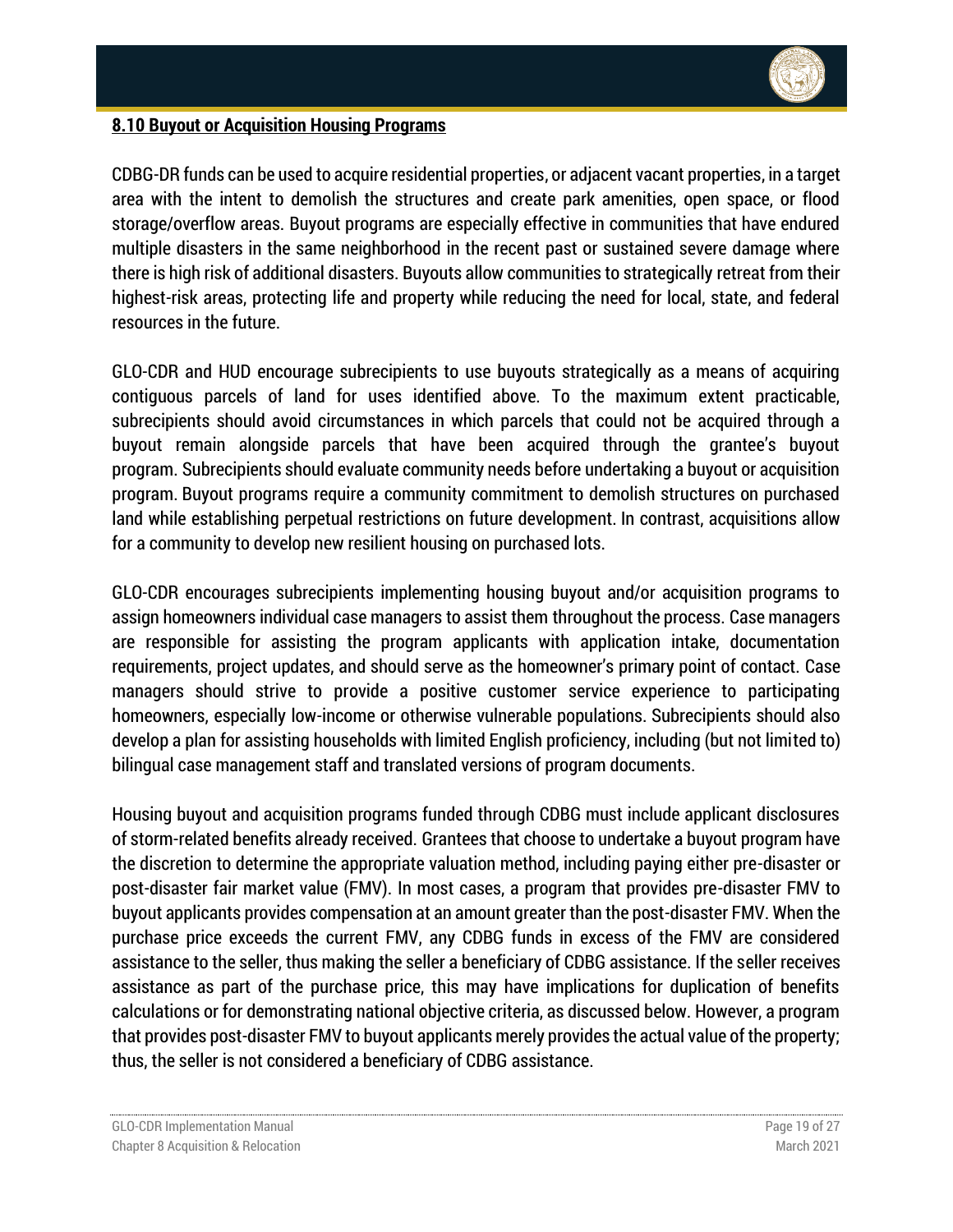

Housing incentives and relocation incentives are often required so that applicants have the financial resources they need to relocate to replacement housing outside of the floodplain or DRRA. Housing incentives can generally be paid as down-payment assistance on the applicant's purchase of a new home, or as an additional benefit to applicants that purchased new homes after they were displaced by the disaster event. Subrecipients may also use housing incentives as a method of keeping its displaced residents local, as to not disrupt local or school tax bases. For example, a County could establish a housing incentive with an eligibility component that requires property owners to purchase a new home within that same County to qualify for the incentive money. Ultimately, incentives should be utilized to help ease the financial burden of moving and buying a new home for individuals and families that are displaced.

The GLO-CDR considers funding buyout activities as a viable option to reduce risk from future flooding of properties location in a floodplain, floodway or within a Disaster Risk Reduction Area (DRRA) by converting the property to open space, recreational, or floodplain and wetlands uses. A DRRA is an area which is located outside of floodways or floodplains that is established by the subrecipient to reducing risks from the hazard that led to its designation in accordance with the buyout requirements of the approved action plan and Federal Register Notices. For buyout, the property acquired will be dedicated and maintained in perpetuity for a use that is compatible with open space, recreation, or floodplain and wetlands management practices. This contrasts with the previously discussed types of acquisition, where the property may be used for certain redevelopment activities as long as they tie to ensuring resiliency and to mitigating the impact of future disasters.

A property can be designated as a DRRA if it meets, at a minimum, the following criteria:

- The hazard must have been caused or exacerbated by the presidentially declared disaster under which the subrecipient received its CDBG-DR allocation;
- The hazard must be a predictable environmental threat to the safety and well-being of Program beneficiaries, as evidenced by the best available data and science;
- The Disaster Risk Reduction Area must be clearly delineated so that HUD and the public may easily determine which properties are located within the Disaster Risk Reduction Area; and
- In carrying out acquisition activities, the subrecipient must ensure they are in compliance with their long-term redevelopment plans.

The following decision tree walks through the questions a subrecipient will need to answer when considering whether buyout or acquisition activities are appropriate for potential redevelopment. For more information about buyout activities, please contact your GLO Grant Manager.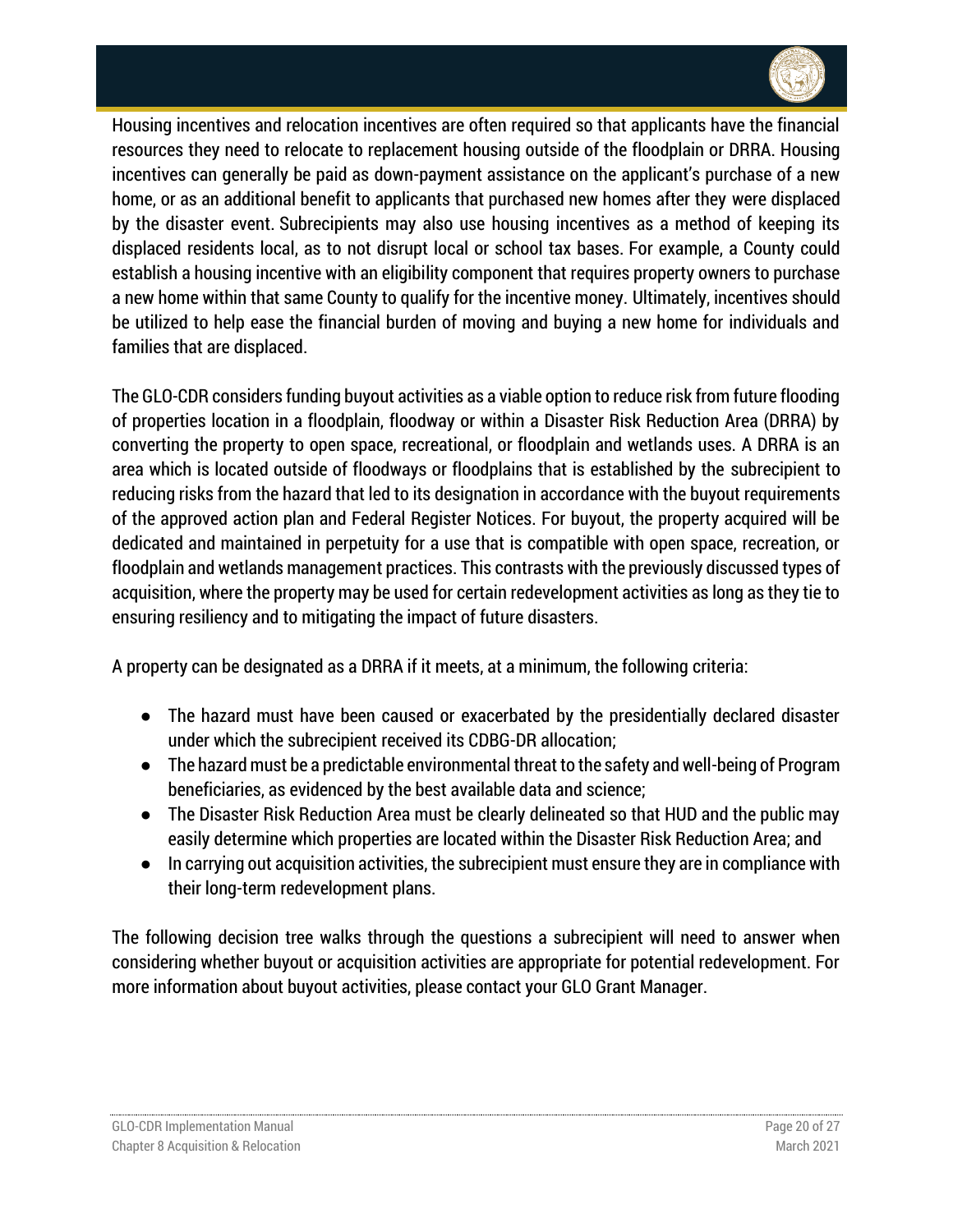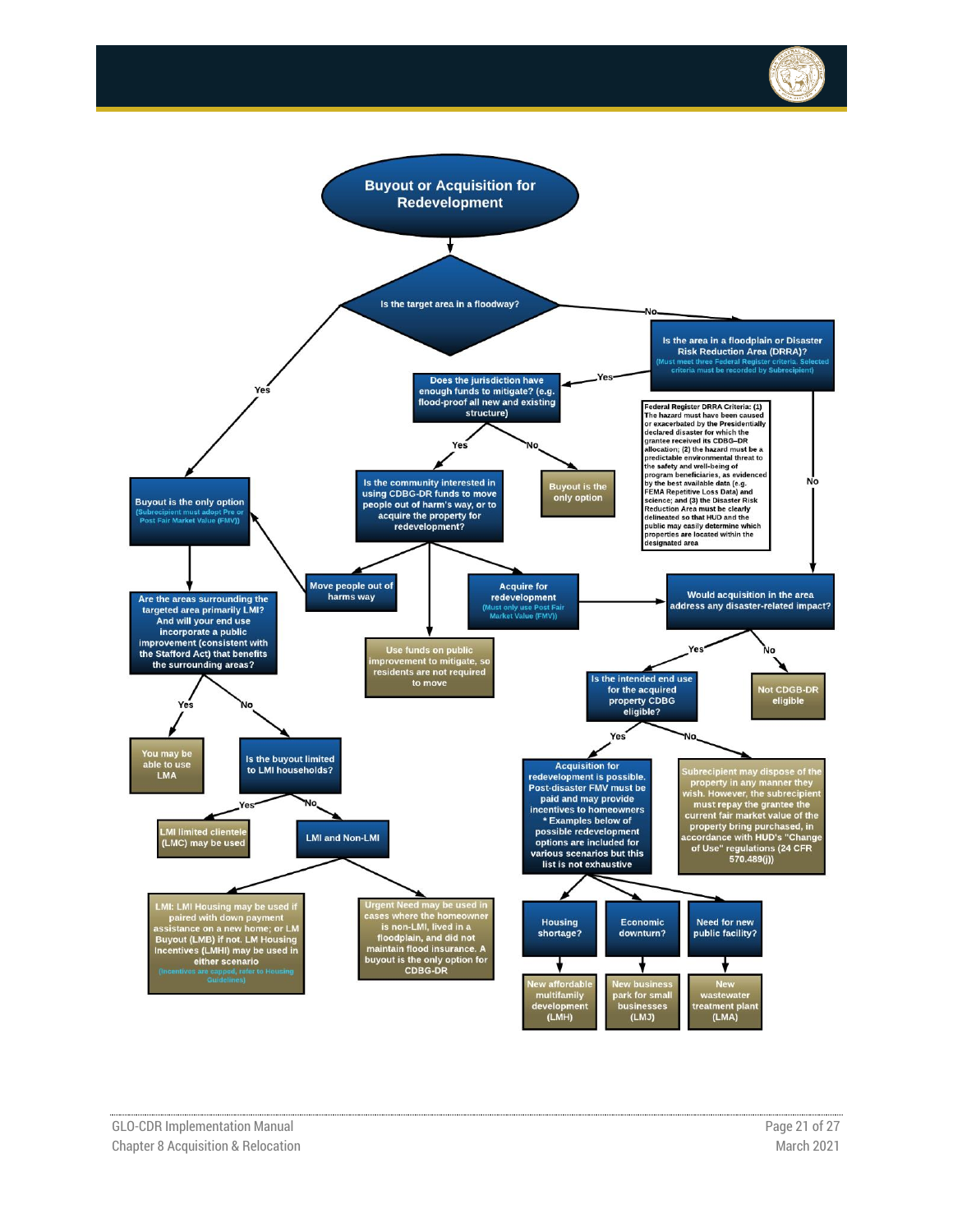

An appraisal is required for buyout activities but subrecipient may set as a policy whether to use a pre-disaster appraisal or a post disaster appraised value. For acquisition of real property, the subrecipient must only use the post disaster fair market value. More information regarding buyout programs is available on the [GLO-CDR website.](https://recovery.texas.gov/)

## <span id="page-21-0"></span>**8.11 Best Practices**

Subrecipients should seek to:

- Design a program that best suits the community's long-term resiliency needs.
- Use real property damage data, e.g., Flood Plain Administrator reports, FEMA Individual Assistance property loss, Flood Indentation Maps, Geographic Information System (GIS) software, etc. which will allow the subrecipient the opportunity to consider how it will best acquire a sufficient number of contiguous properties to create a public amenity.
- Identify and prioritize buyout areas with the data available in advance and create list of willing sellers and incorporate plans for a buyout into its hazard mitigation plans.
- Look for opportunities to connect to existing open space to satisfy the end use, which is to create a wetland, green space, park, etc.
- Create program incentives and strategies for homeowners to participate in a buyout and relocate within the community.
- Work with local government entities to identify relocation areas outside the floodway, flood plain, DRRA in advance.
- Partner with state or local parks systems to manage lands acquired as part of the buyout.
- Determine at the beginning of the decision-making process if involuntary is the best course of action, so the proper procedures and notifications are performed. Failure to follow the proper procedure for the type of acquisition may result in disallowed costs or other penalties.
- Begin title research early in the acquisition process to correct title issues that may cause delays.
- Consult with GLO-CDR to determine which activities may occur prior to completing acquisition when a project includes multiple activities and only some of the activities require acquisition.
- Use HUD's Allocations, Common Application, Waivers, and Alternative Requirements for 2017 Disaster Community Development Block Grant Disaster Recovery Grantees, 83 FR 5844 (February 9, 2018) for Harvey Grants are provided below.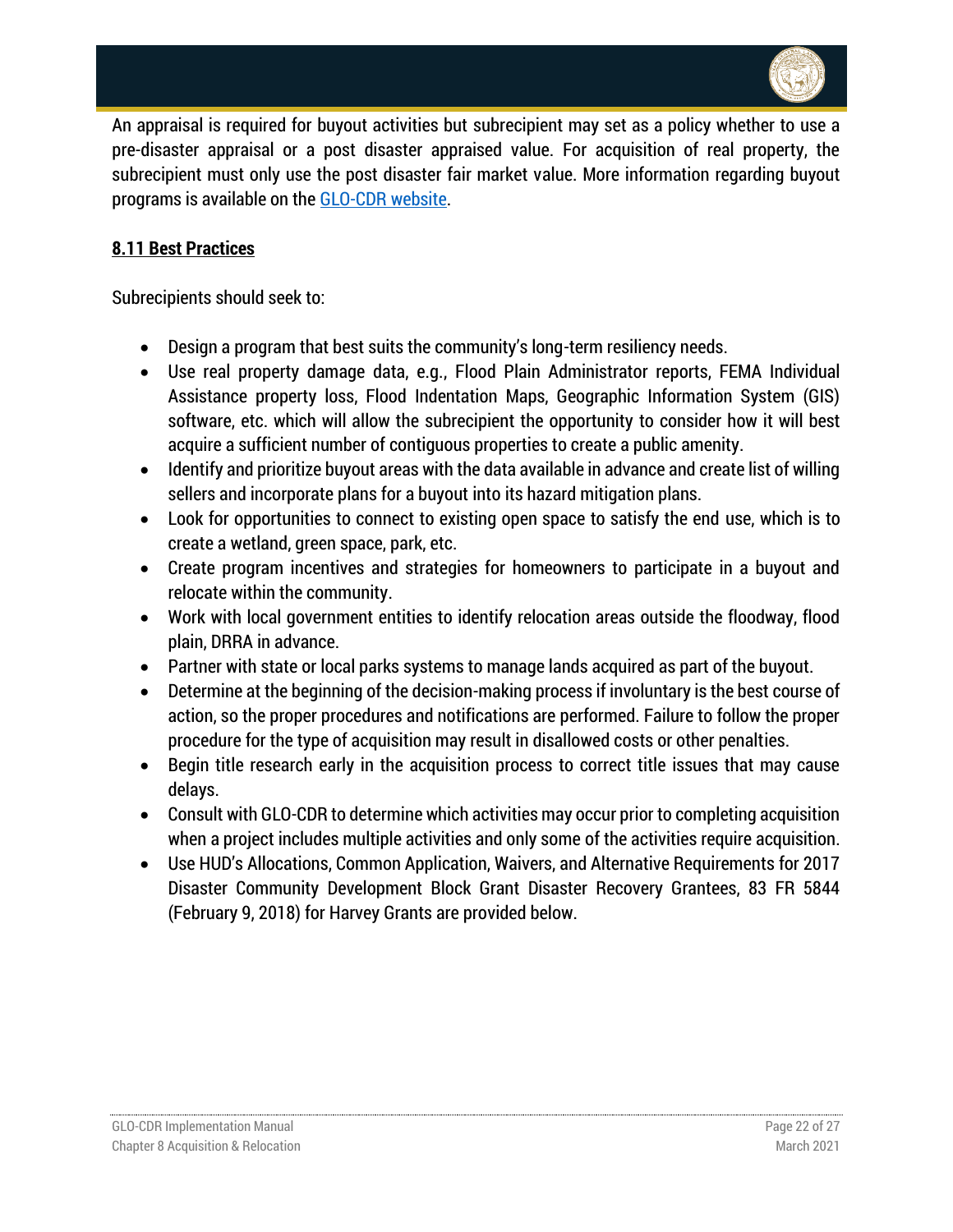

# *83 FR 5844 Reference Guide for Buyouts and Acquisitions*

## Updated March 13,2019

The summary below is based on HUD's *Allocations, Common Application, Waivers, and Alternative Requirements for 2017 Disaster Community Development Block Grant Disaster Recovery Grantees, 83 FR 5844 (February 9, 2018).* It includes only those requirements specifically applicable to buyouts and acquisitions for redevelopment. All requirements contained within HUD regulations (24 CFR), 2 CFR 200, Federal Register Notices, and HUD CPD notices related to this allocation also apply. We strongly recommend that subrecipient understand all of these requirements and not just those listed below, when undertaking activities with CDBG-DR funding.

|                     | Full document here: https://www.govinfo.gov/content/pkg/FR-2018-02-09/pdf/2018-02693.pdf |      |
|---------------------|------------------------------------------------------------------------------------------|------|
|                     | <b>Requirement Topic Requirement Summary</b>                                             | Page |
| One-for-Once        | CDBG-DR activities and projects are subject to URA and section 104(d) of 5858-           |      |
| Replacement         | the HCD Act. HUD is waiving:                                                             | 5859 |
| Housing, Relocation | $\vert$ 104(d) and exempts disaster-damaged units that meet the grantee's                |      |
| and Real Property   | definition of "not suitable for rehabilitation" that must be defined in                  |      |
| Acquisition         | the grantee's action plan;                                                               |      |
|                     | Relocation assistance requirements at section $104(d)(2)(a)$ of HCD                      |      |
|                     | $\,$ Act and 24 CFR 42.350 are waived to the extend they differ with 49                  |      |
|                     | CFR part 24 for activities related to disaster recovery providing that                   |      |
|                     | a displaced person is eligible to receive a rental assistance payment                    |      |
|                     | that is calculated to cover a period of 42 months;                                       |      |
|                     | Arm's length voluntary purchase: requirements at 49 CFR 24.101                           |      |
|                     | $\vert$ (b)(2)(l) and (ii) are waived for persons using funds that does not              |      |
|                     | have the power of eminent domain in connection with the purchase                         |      |
|                     | and occupancy of a principal residence by that person. Tenants                           |      |
|                     | living in the property may be eligible for relocation assistance;                        |      |
|                     | Optional relocation policies: Regulations at 24 CFR 570.606(d) is                        |      |
|                     | waived and grantees, or their subrecipient, receiving CDBG-DR funds                      |      |
|                     | may establish optional relocation policies;                                              |      |
|                     | Waiver of section 414 of the Stafford Act: to the extent that is                         |      |
|                     | applied to acquisition, rehabilitation or demolitions of real property                   |      |
|                     | for a project beginning more than one year after the disaster to                         |      |
|                     | simplify the administration of the program by the waiver does not                        |      |
|                     | apply to persons that meet the occupancy requirement to receive                          |      |
|                     | replacement housing.                                                                     |      |
| Down-payment        | Waive 42 U.S.C. 5305(a)(24)(A) and (D) to allow: (1) homeownership                       | 5861 |
| Assistance          | assistance to households earning up to 120% of AMI but only households                   |      |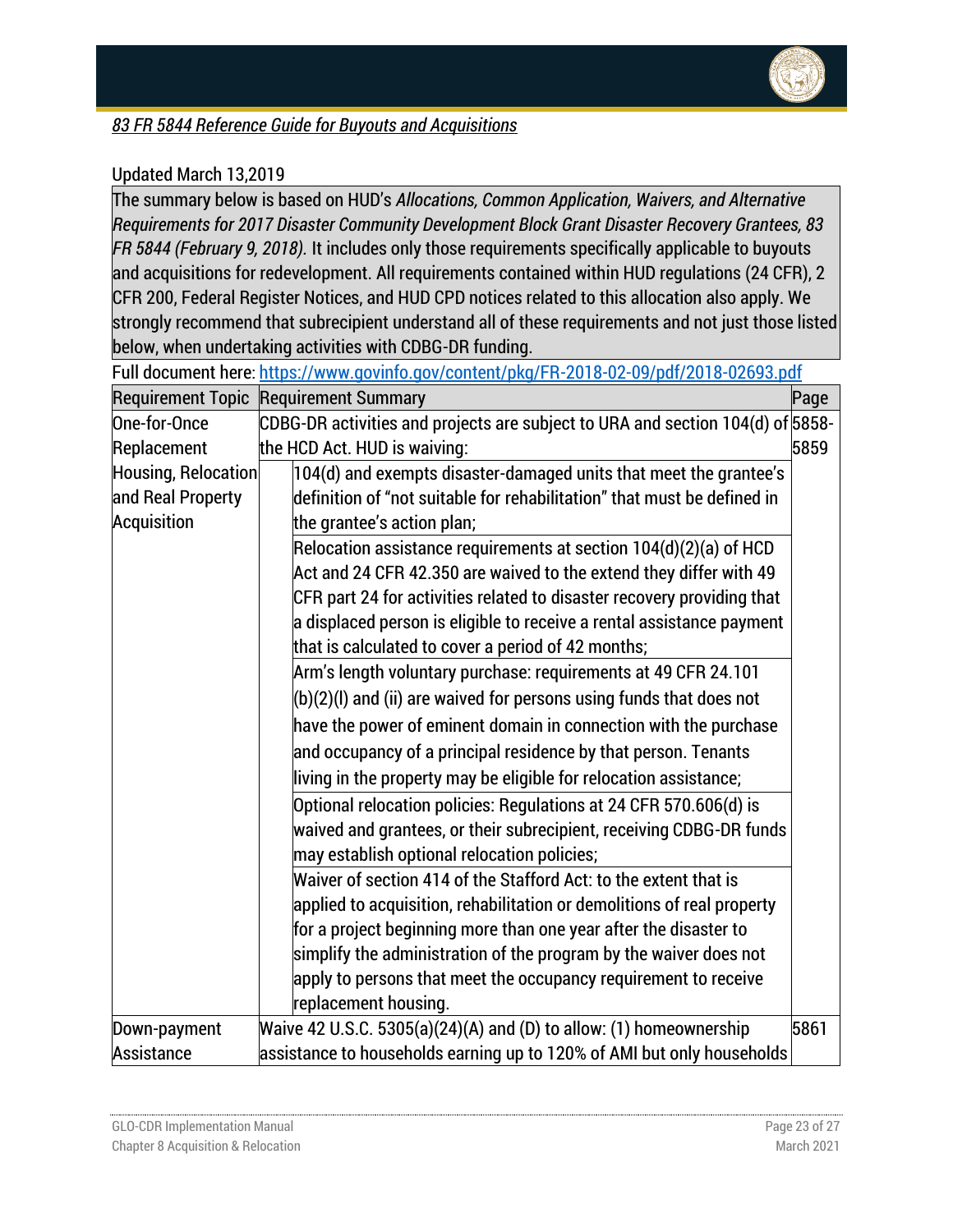

|                            | $\mu$ p to 80% qualify as meeting LMI persons benefit national objective; (2)     |       |
|----------------------------|-----------------------------------------------------------------------------------|-------|
|                            | down payment assistance up to 100%                                                |       |
| <b>Acquisition of real</b> | The term "buyouts" refers to acquisition of properties located in a               | 5863  |
| property: flood and        | floodway or floodplain intended to reduce risk from future flooding or the        |       |
| other buyouts              | acquisition of properties in Disaster Risk Reduction Areas (defined in            |       |
|                            | next section). Grantees are encouraged to use buyouts strategically,              |       |
|                            | acquiring contiguous parcels of land for uses compatible with open                |       |
|                            | space, recreational, natural floodplain functions, other ecosystem                |       |
|                            | restoration, or wetlands management practices and should avoid                    |       |
|                            | circumstances in which parcels that could not be acquired to remain               |       |
|                            | alongside parcels acquired through the buyout program. Real property              |       |
|                            | acquisitions with CDBG-DR funding are subject to URA.                             |       |
|                            | 1. Clarification of "Buyout" and "Real Property Acquisition Activities" In a 5863 |       |
|                            | buyout program, grantees have the discretions to determine the                    |       |
|                            | appropriate valuation method, including paying either pre-disaster or             |       |
|                            | post-disaster FMV. When the purchase price exceeds the current FMV,               |       |
|                            | any CDBG-DR funds in excess of the FMV are considered assistance to               |       |
|                            | the seller, making the seller a CDBG-DR beneficiary. This may have                |       |
|                            | implications for a DOB calculation. Seller is not considered a beneficiary        |       |
|                            | if they receive a post-disaster FMV. Only "buyouts" are subject to the land       |       |
|                            | $\mu$ se restrictions. The key factor in determining an acquisition is a          |       |
|                            | "buyout" is if the intent is to reduce risk of property damage in a               |       |
|                            | floodplain or a Disaster Risk Reduction area for which a grantee has              |       |
|                            | criteria in its policies and procedures that include the following                |       |
|                            | requirements:                                                                     |       |
|                            | 1a. Hazard must have been caused or exacerbated by the                            |       |
|                            | Presidentially declared disaster;                                                 |       |
|                            | 1b. Hazard must be a predictable environment threat to safety and                 |       |
|                            | well-being of program beneficiaries; and                                          |       |
|                            | 1c. Area must be clearly delineated so that it is easy to determine               |       |
|                            | properties located within the area. Grantee may only redevelop a                  |       |
|                            | property not acquired through a "buyout" program.                                 |       |
|                            | 2. Buyout Requirements:                                                           | 5863- |
|                            | 2a. Any property acquired, accepted, or from which a structure will               | 5864  |
|                            | be removed and will be dedicated and maintained in perpetuity for a               |       |
|                            | use that is compatible with open space, recreational, or floodplain               |       |
|                            | and wetlands management practices.                                                |       |
|                            | 2b. No new structure will be erected on property other than: (a) a                |       |
|                            | public facility open on all sides and functionally related to a                   |       |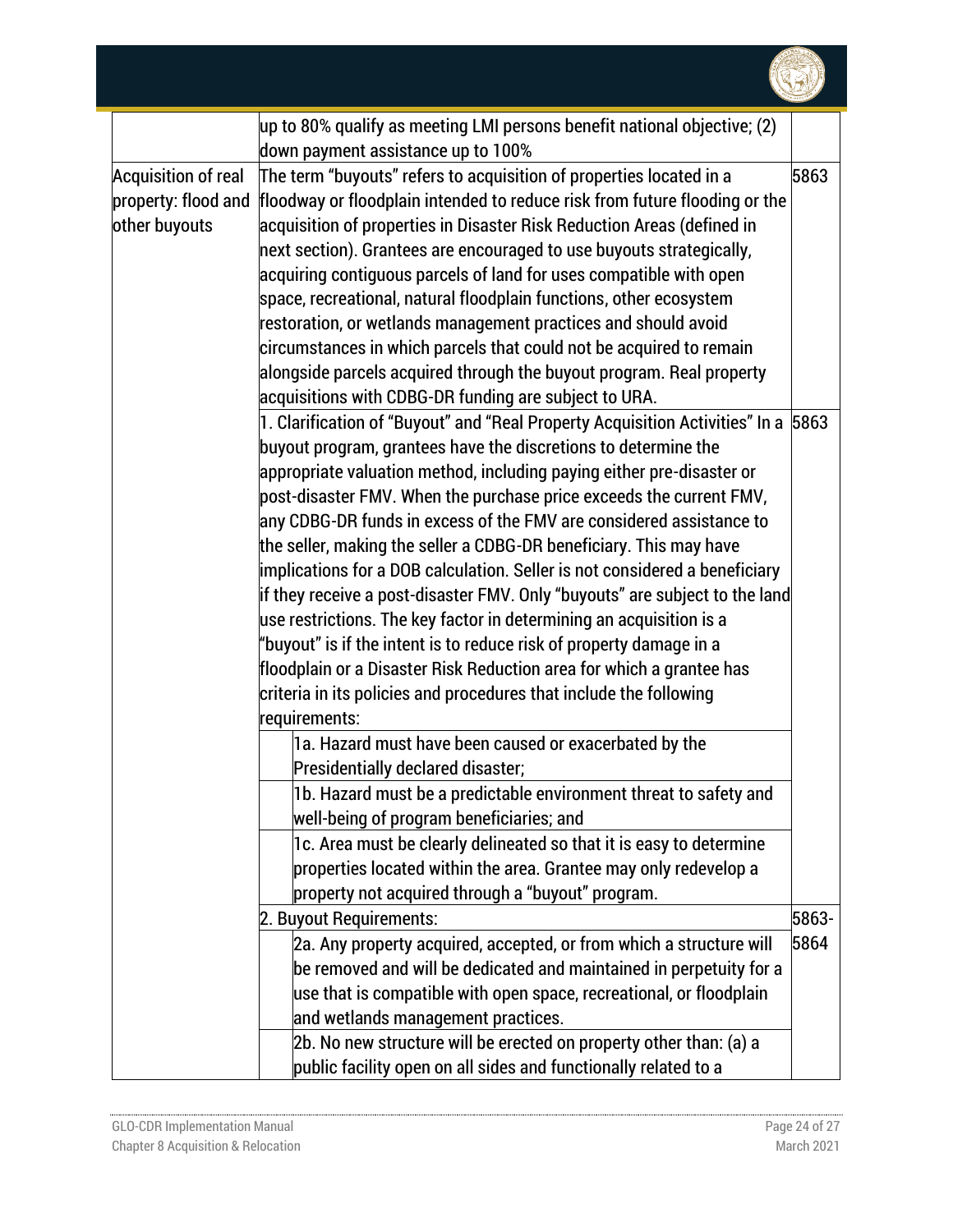

| designated open space; (b) a rest room; or (c) a flood control<br>structure. |      |
|------------------------------------------------------------------------------|------|
| 2c. After receipt of the assistance, no subsequent application for           |      |
| additional disaster assistance for any purpose will be made to any           |      |
| federal entity in perpetuity                                                 |      |
| $\rm 2d.$ Grantees have the discretion to determine a valuation method       |      |
| but must uniformly apply whichever valuation method it chooses.              |      |
| 2e. All buyout activities must be classified using the "buyout"              |      |
| activity type in the DRGR system.                                            |      |
| 2f. State grantee implementing a buyout program or activity must             |      |
| consult with affected local governments.                                     |      |
| 2g. To demonstrate that a buyout meets the LMH national objective,           |      |
| grantees must meet all requirements of the HCD Act and applicable            |      |
| regulatory criteria. 42 U.S.C. 5305(c)(3) provides that any assisted         |      |
| acquisition of property to provide housing shall be considered to            |      |
| benefit persons of low- and moderate-income will, upon completion,           |      |
| be occupied by such persons. State CDBG regulations at 24 CFR                |      |
| 1003.208(c) apply the LMH national objective to an eligible activity         |      |
| providing or improving permanent residential structures that will be         |      |
| occupied by LMI households. A buyout program does not result in an           |      |
| LMI household occupying a residential structure and doesn't meet             |      |
| the LMH national objective. Buyout programs that assist LMI                  |      |
| persons can be structured in one of the following ways: (a) combines         |      |
| the acquisition with another direct benefit-LMI housing activity, such       |      |
| as down payment assistance-that results in occupancy; (b) meets              |      |
| the national objective low- and moderate- income area (LMA) benefit          |      |
| criteria provided that the grantee can document that the properties          |      |
| acquired will benefit all residents in a defined service area where at       |      |
| least 51 percent of the residents are LMI persons; or (c) The program        |      |
| meet the criteria for the LMI limited clientele national objective,          |      |
| including the prohibition on the use of the limited clientele national       |      |
| objective when an activity's benefits are available to all residents of      |      |
| the area, if it restricts buyout program benefit to the LMI sellers by       |      |
| providing pre-disaster valuation uniformly to participants. (d) The          |      |
| program meets the criteria for the Low/Mod Buyout (LMB) or LMHI              |      |
| national objectives for buyouts and the use of housing incentives as         |      |
| authorized in the Department's August 7, 2017 Federal Register               |      |
| notice at 82 FR 36285 and described in paragraph B.38 of section VI          |      |
| in this notice.                                                              |      |
| 3. Redevelopment of Acquired Properties:                                     | 5864 |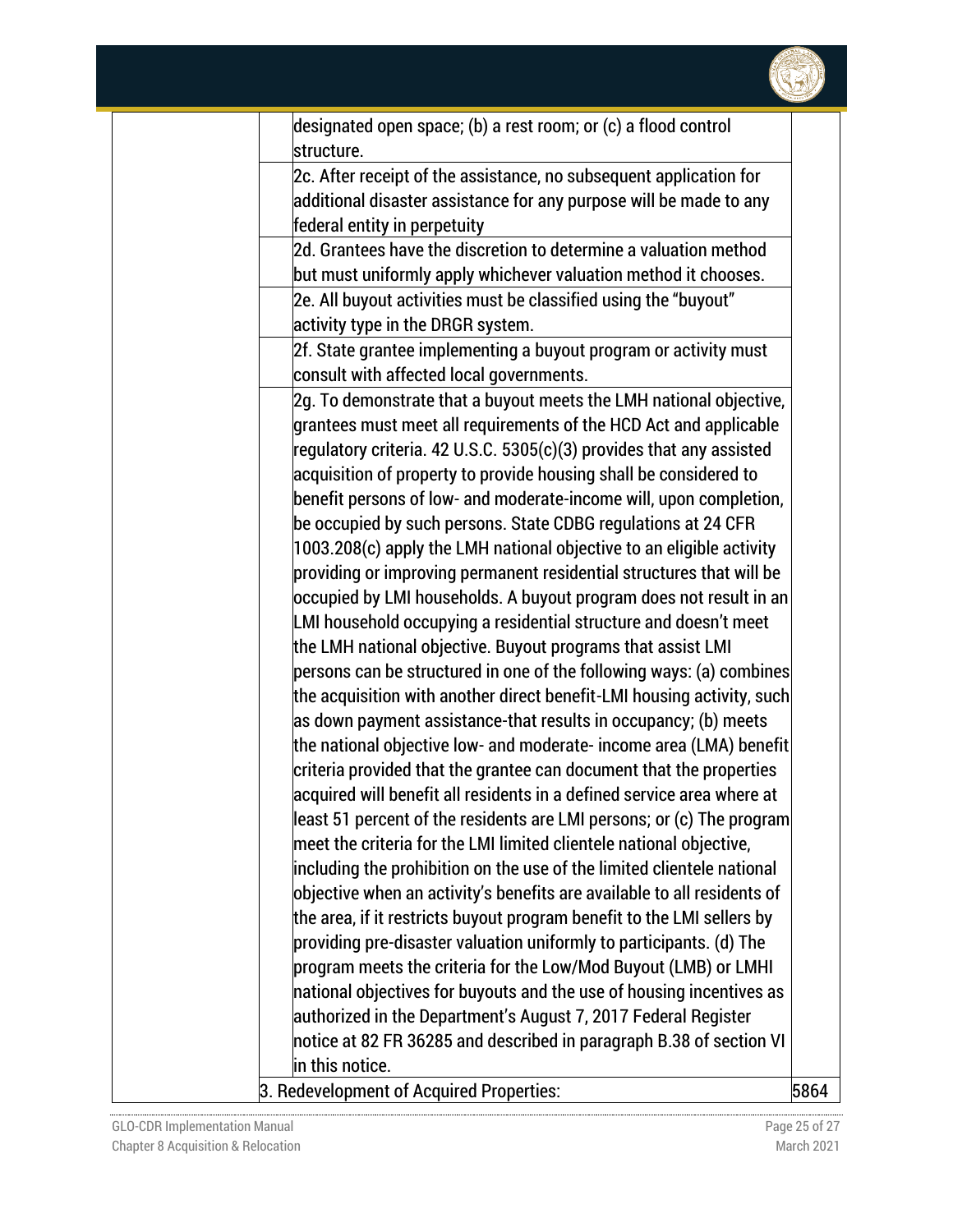

| 3a. Grantees may redevelop an acquired property not acquired                                    |      |
|-------------------------------------------------------------------------------------------------|------|
| through a buyout program and the purchase price is based on the                                 |      |
| property's post-disaster value. Grantees may provide relocation                                 |      |
| assistance or housing incentives to the owner if the property is                                |      |
| purchased through voluntary acquisition, and the owner's need for                               |      |
| additional assistance is documented.                                                            |      |
| 3b. In carrying out acquisition activities, grantees must comply with                           |      |
| their long-term redevelopment plans.                                                            |      |
| <b>Additional LMI</b><br>HUD is establishing an alternative requirement to clarify the criteria | 5864 |
| under which buyout activities and housing incentives can meet an LMI<br>national objective      |      |
| national objective. CDBG regulations for LMI national objective are<br>criteria for buyouts     |      |
| and housing<br>activities meeting 4 established criteria in 24 CFR 570.208(a)(1)-(4) and        |      |
| 570.483(b)(1)-(4) and buyout activity in 80 FR 72102. HUD is providing<br>incentives            |      |
| grantees with an additional method to demonstrate how LMI households                            |      |
| benefit when buyouts and housing incentives are used in long term                               |      |
| recovery. HUD is establishing an alternative requirement to include the                         |      |
| two new LMI national objective criteria for buyouts (LMB) and housing                           |      |
| incentives (LMHI) that benefit LMI households that use CDBG-DR funding                          |      |
| provided pursuant to this notice. To meet the new LMB and LMHI                                  |      |
| national objectives, grantees must demonstrate the following:                                   |      |
| 1. CDBG-DR funds have been provided for an eligible activity that                               |      |
| benefits LMI households supporting their move from high risk areas. The                         |      |
| following activities shall qualify, and must also meet the eligibility criteria                 |      |
| of the notices governing the use of the CDBG-DR AND CDBG-MIT funds:                             |      |
| 1a. Low/Mod Buyout (LMB) When CDBG-DR funds are used for a                                      |      |
| buyout to acquire housing owned by a qualifying LMI household,                                  |      |
| where the award amount (including optional relocation assistance)                               |      |
| is greater than the post-disaster (current) fair market value of that                           |      |
| property.                                                                                       |      |
| 1b. Low/Mod Housing Incentive (LMHI). When CDBG-DR funds are                                    |      |
| used for a housing incentive award, tied to the voluntary buyout or                             |      |
| other voluntary acquisition of housing owned by LMI household, for                              |      |
| which the housing incentive is for the purpose of moving outside of                             |      |
| the affected floodplain or to a lower-risk area; or when the housing                            |      |
| incentive is for the purpose of providing or improving residential                              |      |
| structures that, upon completion, will be occupied by an LMI                                    |      |
| household.                                                                                      |      |
| 2. Activities that meet the above criteria will be considered to benefit                        |      |
| low- and moderate- income persons and count towards the calculation of                          |      |
| a CDBG-DR grantee's overall LMI benefit.                                                        |      |